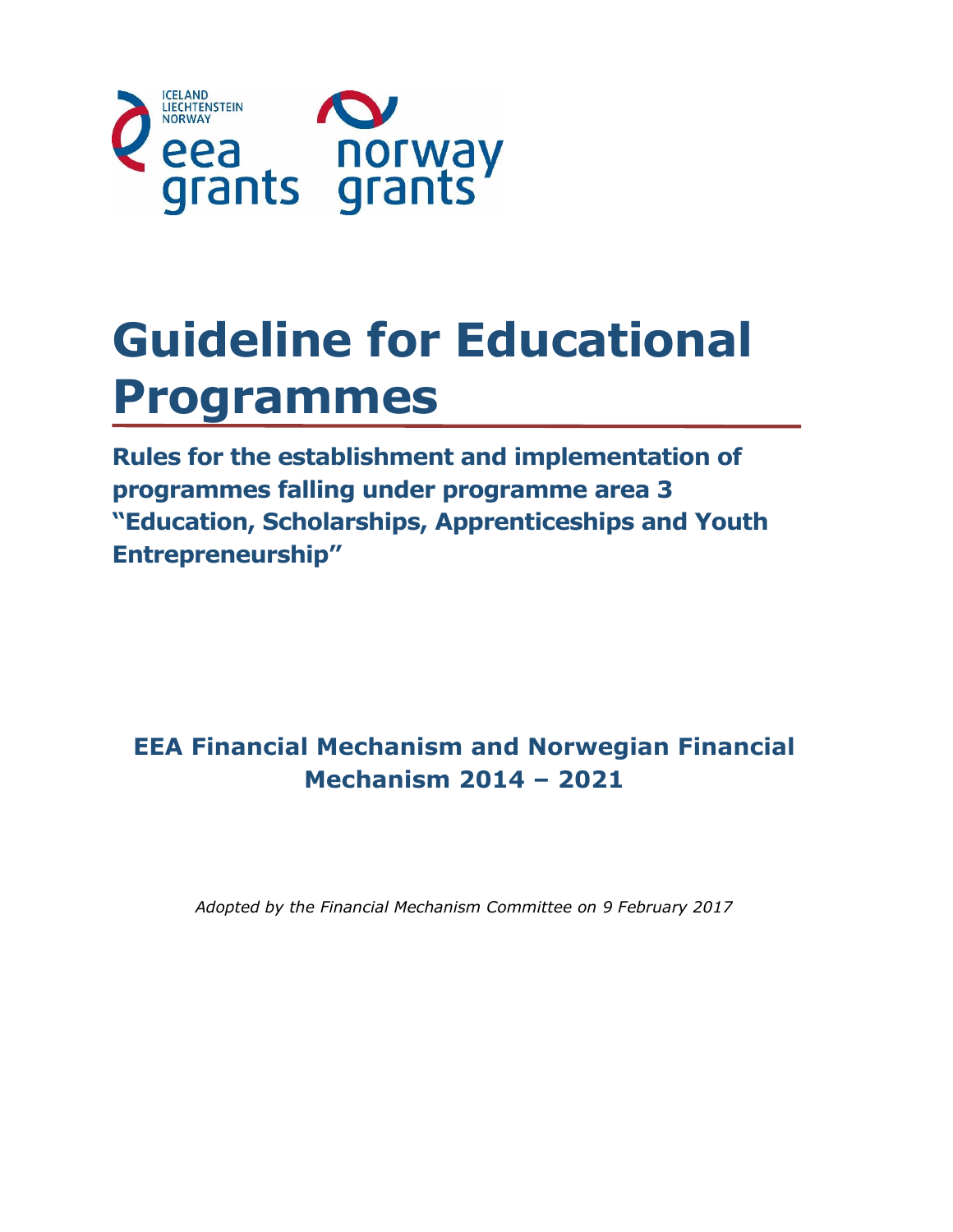## **TABLE OF CONTENTS**

| (a) |                                                 |
|-----|-------------------------------------------------|
| (b) |                                                 |
|     | II. OBJECTIVES OF THE EDUCATIONAL PROGRAMMES5   |
|     |                                                 |
|     |                                                 |
|     | IV. THE ROLE OF DONOR PROGRAMME PARTNERS (DPPS) |
|     |                                                 |
|     |                                                 |
| (a) |                                                 |
| (b) |                                                 |
| (c) |                                                 |
|     |                                                 |
|     |                                                 |
|     |                                                 |
|     |                                                 |
|     |                                                 |
|     |                                                 |
| (a) |                                                 |
|     |                                                 |
| (a) |                                                 |
| (b) |                                                 |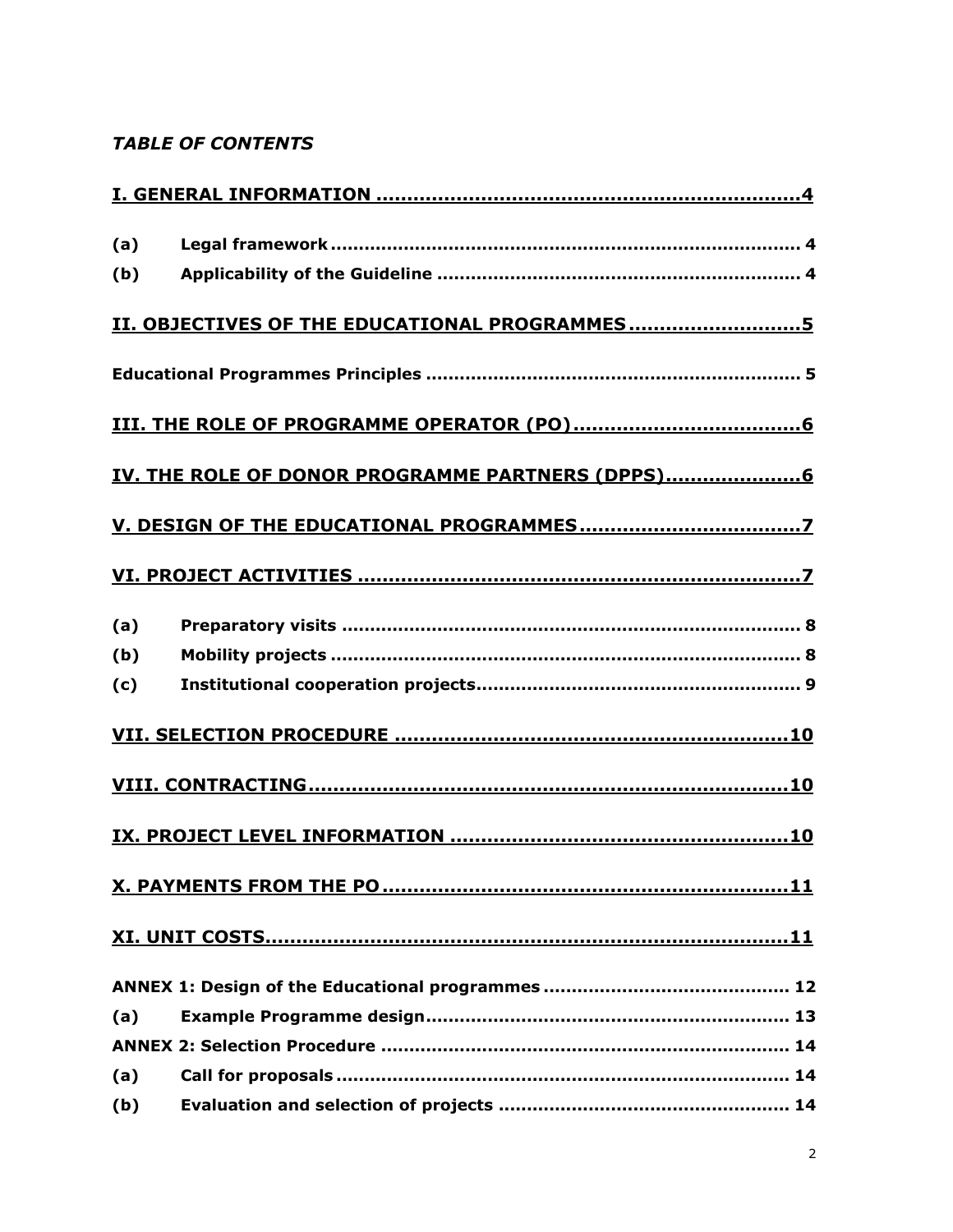| (c) |                                                                                |
|-----|--------------------------------------------------------------------------------|
| (d) |                                                                                |
| (e) |                                                                                |
| (f) |                                                                                |
| (g) |                                                                                |
| (h) |                                                                                |
| (i) | Notification of grant award results to the applicants  18                      |
|     | ANNEX 3: Unit costs applicable to activities in the Educational programmes  19 |
| (a) | Unit costs applicable to all activities in the Educational programmes 19       |
| (b) |                                                                                |
| (c) | Unit costs applicable to individual support for Higher Education mobility      |
| (d) | Unit costs applicable to individual support for VET, School Education, and     |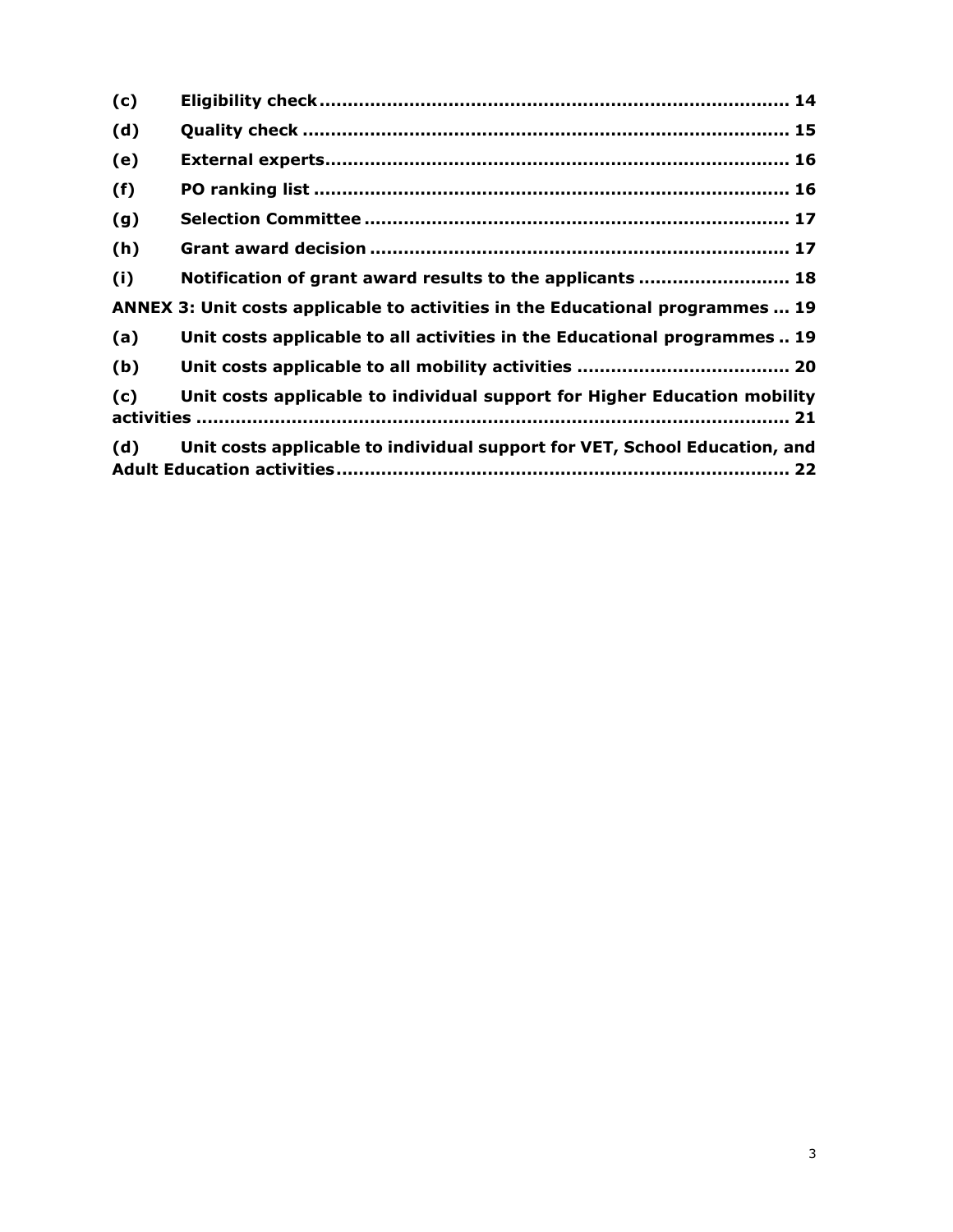# <span id="page-3-0"></span>**I. GENERAL INFORMATION**

### <span id="page-3-1"></span>**(a) Legal framework**

The following documents constitute the legally binding framework which applies to the present Guideline:

- Protocol 38c of the EEA Agreement establishing an EEA Financial Mechanism and/or the Agreement between the Kingdom of Norway and the European Union on a Norwegian Financial Mechanism for the Period 2014-2021, as applicable;

- The Memoranda of Understanding signed between the Donor State(s) and the Beneficiary States.

- The Regulation on the implementation of the European Economic Area Financial Mechanism 2014‐2021 and Annexes and/or the Regulation on the implementation of the Norwegian Financial Mechanism 2014‐2021 and Annexes (hereinafter referred to as 'the Regulation'), as applicable.

### <span id="page-3-2"></span>**(b) Applicability of the Guideline**

This Guideline applies to the implementation of programmes funded by the EEA and Norwegian Financial Mechanisms 2014-2021 (hereinafter referred to as 'the FMs 2014- 2021') falling under the programme area 3 "Education, Scholarships, Apprenticeships and Youth Entrepreneurship" (hereinafter referred to as 'educational programmes'). Furthermore, provisions of this Guideline may, by way of specific provisions contained in the programme agreement, be applied to other programmes.

Educational programmes shall be established and implemented in accordance with the legal framework referred to above, this Guideline as well as any specific provisions contained in the Programme Agreements.

This Guideline contains references to certain articles of the Regulation, however users must refer to the entire legal framework, which contains provisions applicable to Educational programmes not addressed in this Guideline. This Guideline contains rules specific to the implementation of educational programmes and consequently expands and further specifies certain provisions of the Regulation. In case of inconsistency between specific provisions of the Regulation and specific provisions within this Guideline, or where specifically indicated in this Guideline, the relevant provisions of this Guideline shall apply.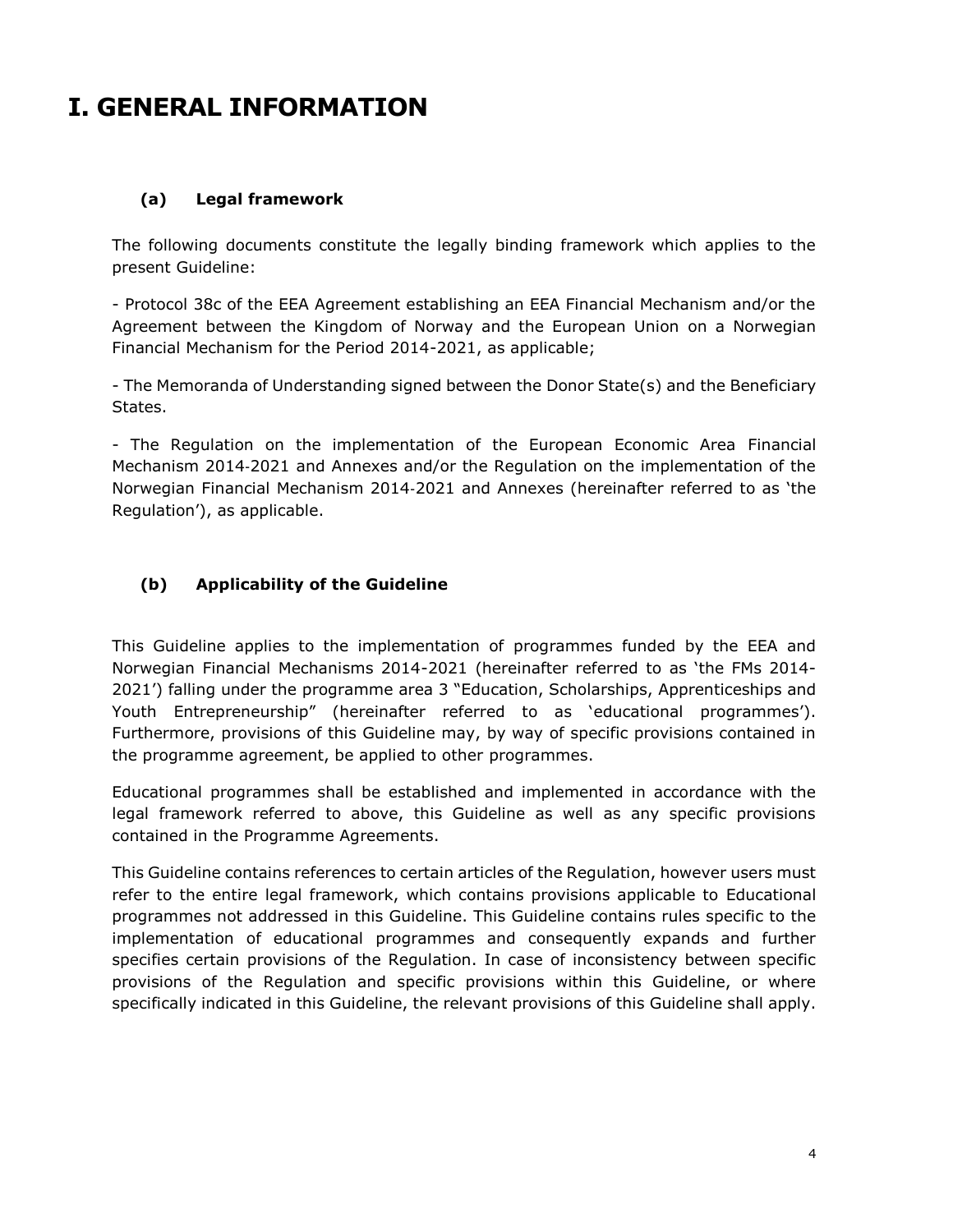# <span id="page-4-0"></span>**II. OBJECTIVES OF THE EDUCATIONAL PROGRAMMES**

Educational programmes are established under the priority sector innovation, research, education and competitiveness. The objective of the programme area 3 is enhanced human capital and knowledge base.

In order to reach the objective, educational programmes may allocate funding to the following areas of support:

- Institutional cooperation at all levels of education between donor and beneficiary countries;
- Enhancing the quality and relevance of education and training in the beneficiary countries at all levels of education;
- Cooperation and partnerships between education, research and the world of work, including exchange of knowledge and best practice between stakeholders and professional networks and the world of work across institutions and countries;
- Traineeships, apprenticeships and work placements;
- Youth entrepreneurship;
- Improving adult participation in lifelong learning;
- Professional development of teachers;
- Higher education student learning mobility and staff mobility between donor and beneficiary countries.

The educational programmes shall contribute to increasing both the quality and relevance of education and training at all levels. They shall also contribute to the development of the European Higher Education Area (EHEA) and the European Strategic Framework for Cooperation in Education and Training (ET2020) as well as the Copenhagen process aimed at improving Vocational Education and Training (VET).

#### <span id="page-4-1"></span>**Educational programmes principles**

The educational programmes shall be designed and implemented in accordance with the following principles:

- 1. Results-based management, as set out in the Regulation, Article 1.3. The Results Guideline provides detailed information on what constitutes a results and risk based management approach, and the Guideline should be closely followed during the concept note development phase, the drawing up of the programme agreement and the implementation of each programme;
- 2. There shall be a harmonising and simplification of rules and procedures governing implementation of education programmes across all Beneficiary States; in this respect, the national practices for the management and financing of the educational programmes shall be established following the principles of Erasmus + and/or Horizon 2020 EU programmes;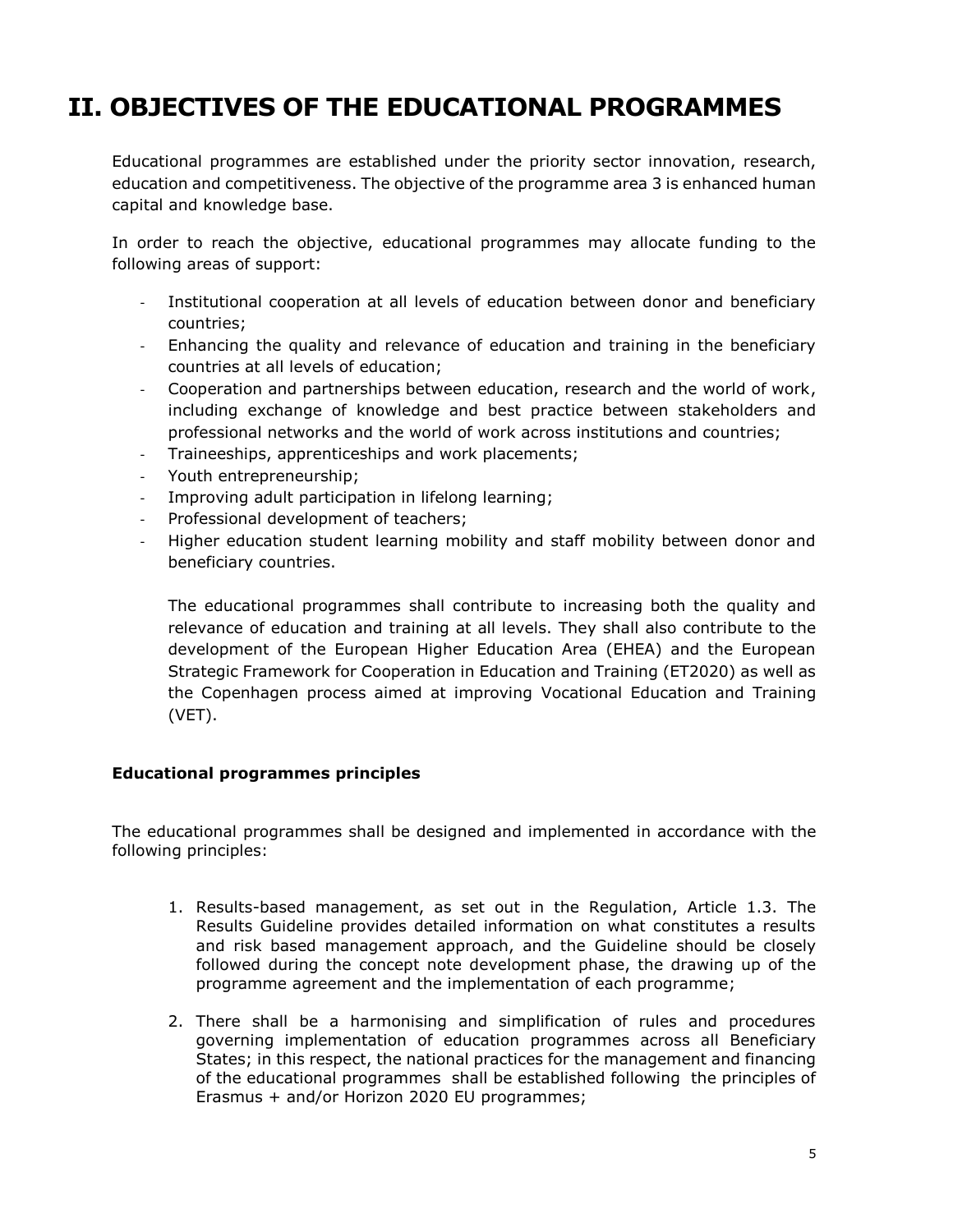- 3. All efforts shall be made to maintain English as the main language of communication within the programmes;
- 4. Educational programmes in Beneficiary States shall be prepared and implemented in close cooperation with any Donor Programme Partners (DPPs);
- 5. Industry, small and medium enterprises (SMEs) and other organisations from the world of work can participate as partners in education cooperation projects in Higher Education (HE) and VET;
- 6. Projects engaged in VET that provide skills for job potential shall be encouraged;
- 7. The following programme area specifics shall be adhered to within the programme area for Education, Scholarships, Apprenticeships and Youth Entrepreneurship:
	- all programmes shall address gender disparities in education and training;
	- priority shall be given to bilateral partnerships offering added value;
	- all programmes shall address inclusive education.

# <span id="page-5-0"></span>**III. THE ROLE OF PROGRAMME OPERATOR (PO)**

The PO has the responsibility for preparing and implementing the programme, the daily management and monitoring of the programme and identifying the results to be achieved during the programme period.

Detailed provisions on the role and responsibility of the PO are contained in the Regulation and in particular Article 5.6 thereof.

The PO shall be the main counterpart of the DPP (where applicable), and shall make every effort to promote good cooperation with the aim of achieving the best results for the programme and promoting bilateral relations. The Cooperation Committee, as described in Article 4.4 of the Regulation, is the main forum for collaboration between the DPP and PO.

# <span id="page-5-1"></span>**IV. THE ROLE OF DONOR PROGRAMME PARTNERS (DPPs)**

The educational programmes may have one or more DPP designated by the individual Donor State.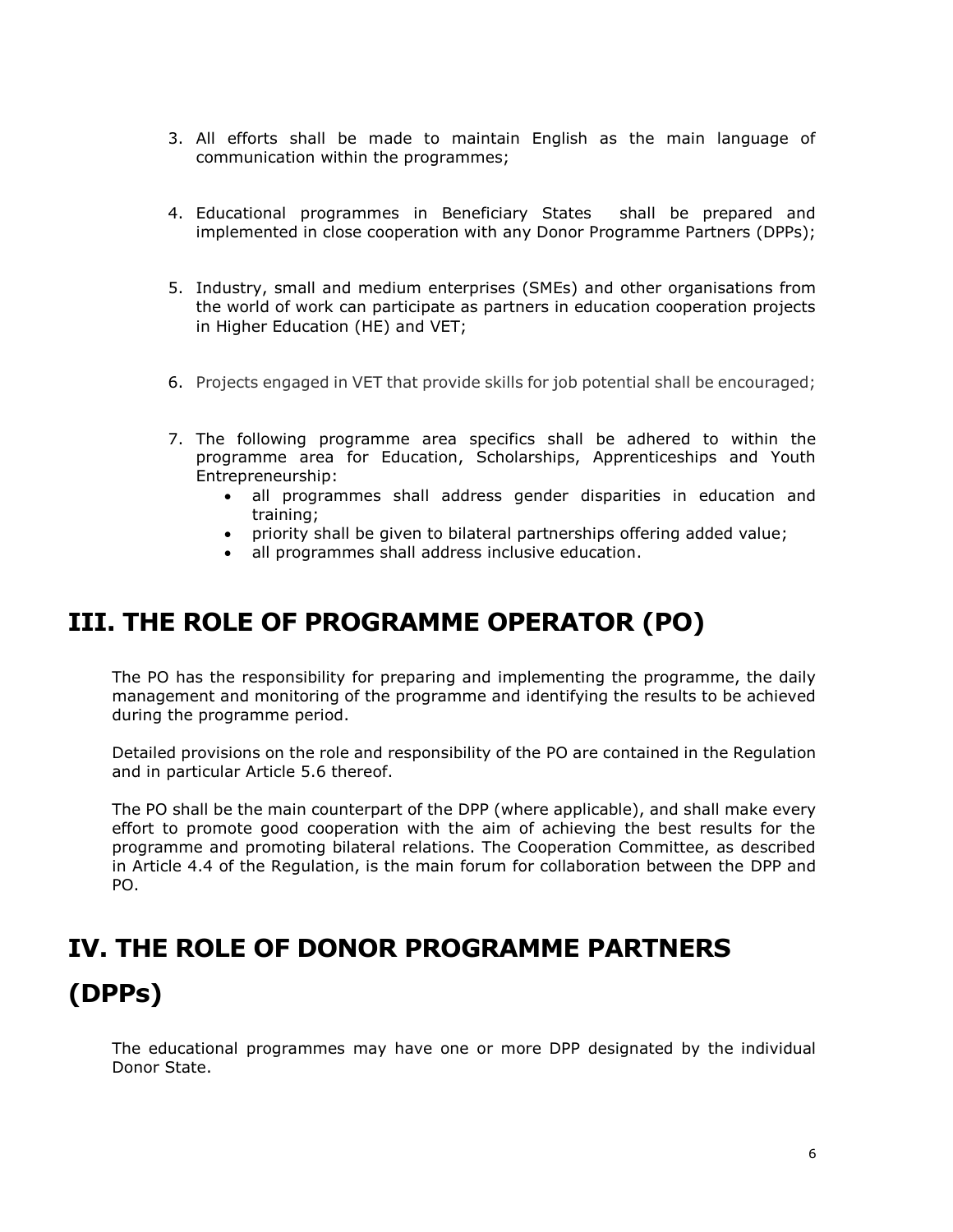The DPPs shall cooperate with the PO in the development and implementation phase of the programme. It is recommended that the PO and DPPs agree in advance on roles and working methods, in order to clarify the level of involvement and the mutual expectations.

Detailed provisions on the role of the DPP are contained in the Regulation and in further guidelines to be adopted by the Donor States.

# <span id="page-6-0"></span>**V. DESIGN OF THE EDUCATIONAL PROGRAMMES**

The FMs 2014-2021 employ the programme model. A programme is "a structure setting out a development strategy with a coherent set of measures, to be carried out through projects with the support of the FMs 2014-2021, and aimed at achieving agreed objectives and outcomes" (Article 1.6 (o) of the Regulation). $<sup>1</sup>$ </sup>

Following the principles of results-based management, as set out in paragraph 4 of Article 1.3 of the Regulation all programmes in programme area 3 will contribute to the overall objective of enhanced human capital and knowledge base.<sup>2</sup> Each PO will need to formulate one or more programme outcomes, including a bilateral outcome. The PO shall also define the associated outputs which they expect the programme to deliver, via its activities.

Examples of possible outcomes and outputs, and programme design are shown in Annex 1.

# <span id="page-6-1"></span>**VI. PROJECT ACTIVITIES**

 $\overline{a}$ 

In addition to the eligible project partners referred to in paragraph 2 of Article 7.2 of the Regulation, the following entities shall also be eligible project partners under programme area 3: VET-institutions in Switzerland, with a specific cooperation agreement with Liechtenstein. Furthermore, with respect to students of Liechtenstein nationality, Swiss universities shall be eligible project partners to the extent that they agree with Beneficiary States partners to engage in mobility activities with them.

Although the project activites are flexible in scope, there are certain common features such as unit costs, the duration of projects and the project calendar cycle (e.g. educational mobility need to adhere to the academic calendar of the hosting institutions) that the design of the educational programmes should respect. The details regarding these common features will be set out in the programme agreements. The following three categories of projects may be included in educational programmes:

<sup>&</sup>lt;sup>1</sup> A PROJECT IS AN ECONOMICALLY INDIVISIBLE SERIES OF WORKS FULFILLING A PRECISE TECHNICAL FUNCTION AND WITH CLEARLY IDENTIFIABLE AIMS RELATED TO THE PROGRAMME UNDER WHICH IT FALLS (ARTICLE 1.6. (T) OF THE REGULATIONS). 2 PROGRAMMES THAT COMBINE DIFFERENT PROGRAMME AREAS SHALL CONTRIBUTE TO THE OVERALL OBJECTIVE SET IN THE MEMORANDUM OF UNDERSTANDING.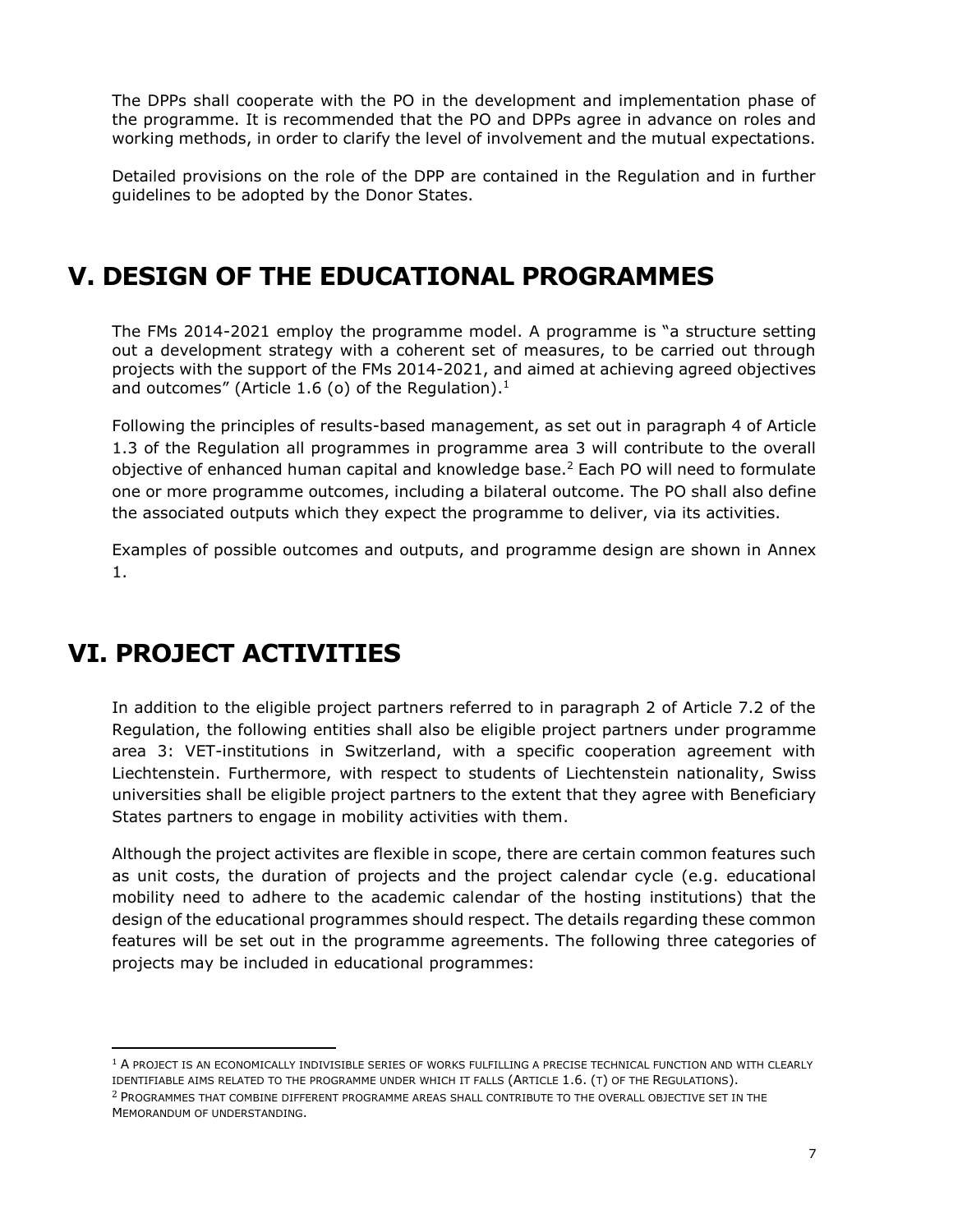### <span id="page-7-0"></span>**(a) Preparatory visits**

The main objective of the preparatory visits action is to help institutions from Beneficiary States and Donor States to establish and strengthen contacts for the purpose of initiating a mobility or institutional cooperation project.

Preparatory visits grants can also be used to attend a contact seminar to identify potential partners.

Preparatory visits grants can be used to visit any type of organisation that could be a potential partner in a future mobility or institutional cooperation project.

Contact with the host entity should be made before applying and it should be proved by attaching the official invitation letter and the (draft) agenda for the visit.

### <span id="page-7-1"></span>**(b) Mobility projects**

Mobility projects promote transnational mobility activities targeting learners (pupils, students, apprentices, trainees, volunteers, young people) and staff (teachers, professors, trainers, youth workers, people working in organisations active in the education, training and youth fields). Mobility projects shall involve mobility to or from one or more Donor State(s).

Organisations active in the fields of education, training and youth may receive support from the FMs 2014-2021 to carry out projects promoting different types of mobility. A mobility project will consist of the following stages:

- preparation and management (including practical arrangements, selection of participants, set up of agreements with partners and participants);
- **implementation of the mobility activities;**
- follow-up (including the evaluation of the activities, the formal recognition where applicable - of the learning outcomes of participants during the learning activities, as well as the dissemination and use of project results).

Through a single grant application, one institution may apply for one or several individuals (learners and /or staff) to participate in mobility activities across Beneficiary States and Donor States. The applicant institutions should conceive their project in line with the needs of participants and according to their internal plans for internationalisation, capacitybuilding and modernisation.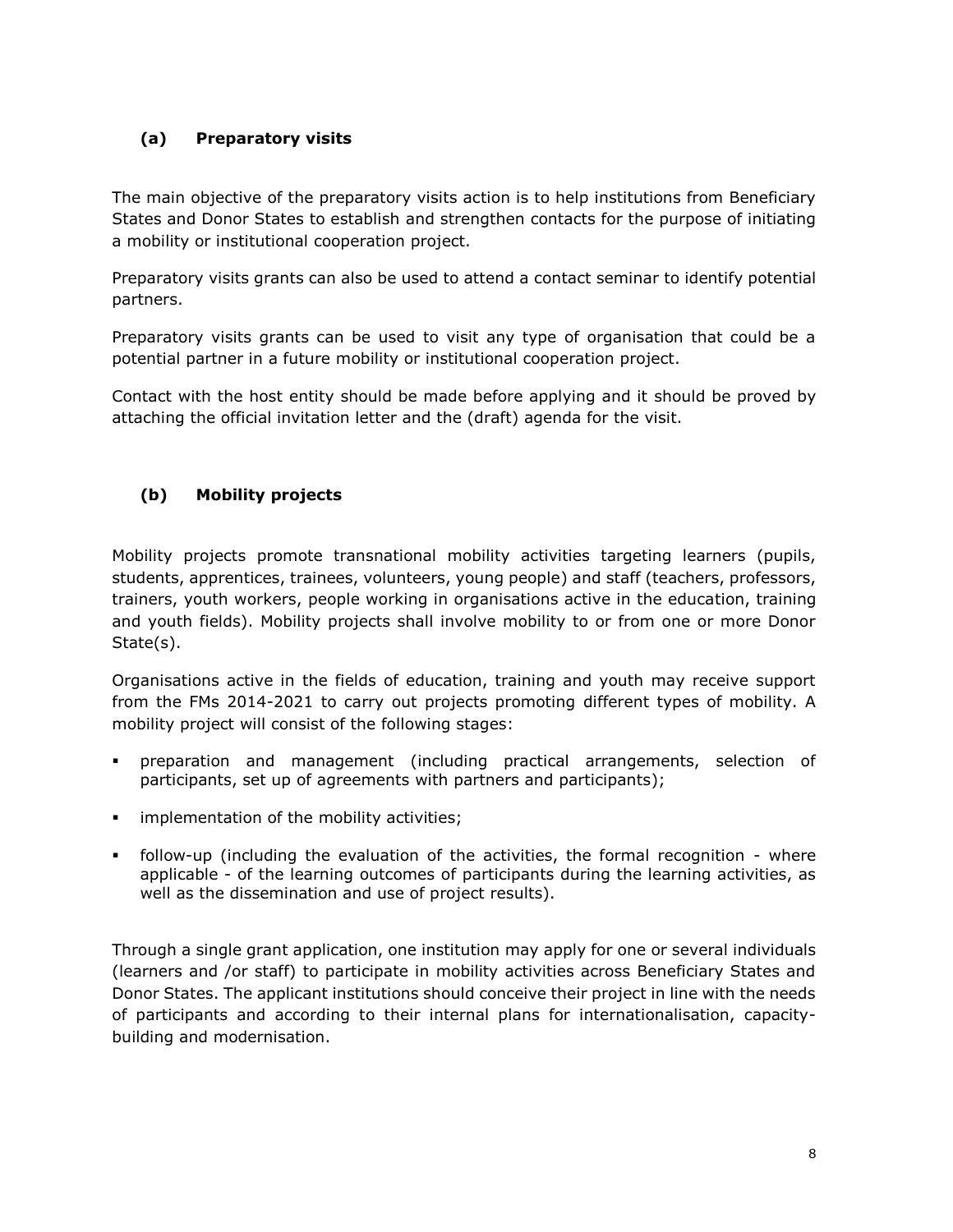### <span id="page-8-0"></span>**(c) Institutional cooperation projects**

Institutional cooperation projects are expected to bring positive and long-lasting effects on the participating organisations, on the policy systems in which such actions are framed and, where relevant, on the persons directly or indirectly involved in the organised activities; also, the projects are expected to strengthen the bilateral cooperation between Donor States and Beneficiary States. Thus, all projects must involve a partner organisation from a Donor State.

At a systemic level the projects are expected to trigger modernisation and reinforce the response of education, training and youth systems to the main challenges of today's world (employment, economic stability and growth, as well as active participation in democratic life).

Institutional cooperation projects offer the opportunity for organisations active in the fields of education, training and youth, as well as enterprises, public authorities, civil society organisations active in different socio-economic sectors to cooperate in order to share and implement innovative practices leading to high quality teaching, training, learning and youth work, institutional modernisation and societal innovation.

There is great flexibility in terms of the activities institutional cooperation projects can implement, as long as the proposal demonstrates that these activities are the most appropriate in order to reach the objectives defined in the project. Projects may for instance:

- support synergies between research, education and the world of work;
- integrate new technologies in education and training, and new modes of teaching and training;
- strengthen the cooperation between organisations with a view to establishing exchanges of knowledge and practices, including public awareness-raising campaigns;
- promote the development, testing and/or implementation of innovative practices in the fields of education, training and youth;
- facilitate the recognition and validation of knowledge, skills and competences acquired through non-formal and informal education and training;
- promote the development of education, training and youth systems and their integration in actions of local and regional development between regional authorities;
- fostering entrepreneurial mind-sets and skills to encourage active citizenship and entrepreneurship (including social entrepreneurship), with special focus on young people;
- engage in curriculum development projects and projects developing joint programmes and degrees;
- share innovative solutions for inspiring and recruiting young people to studies, work or entrepreneurships;
- **•** enhance inclusive education;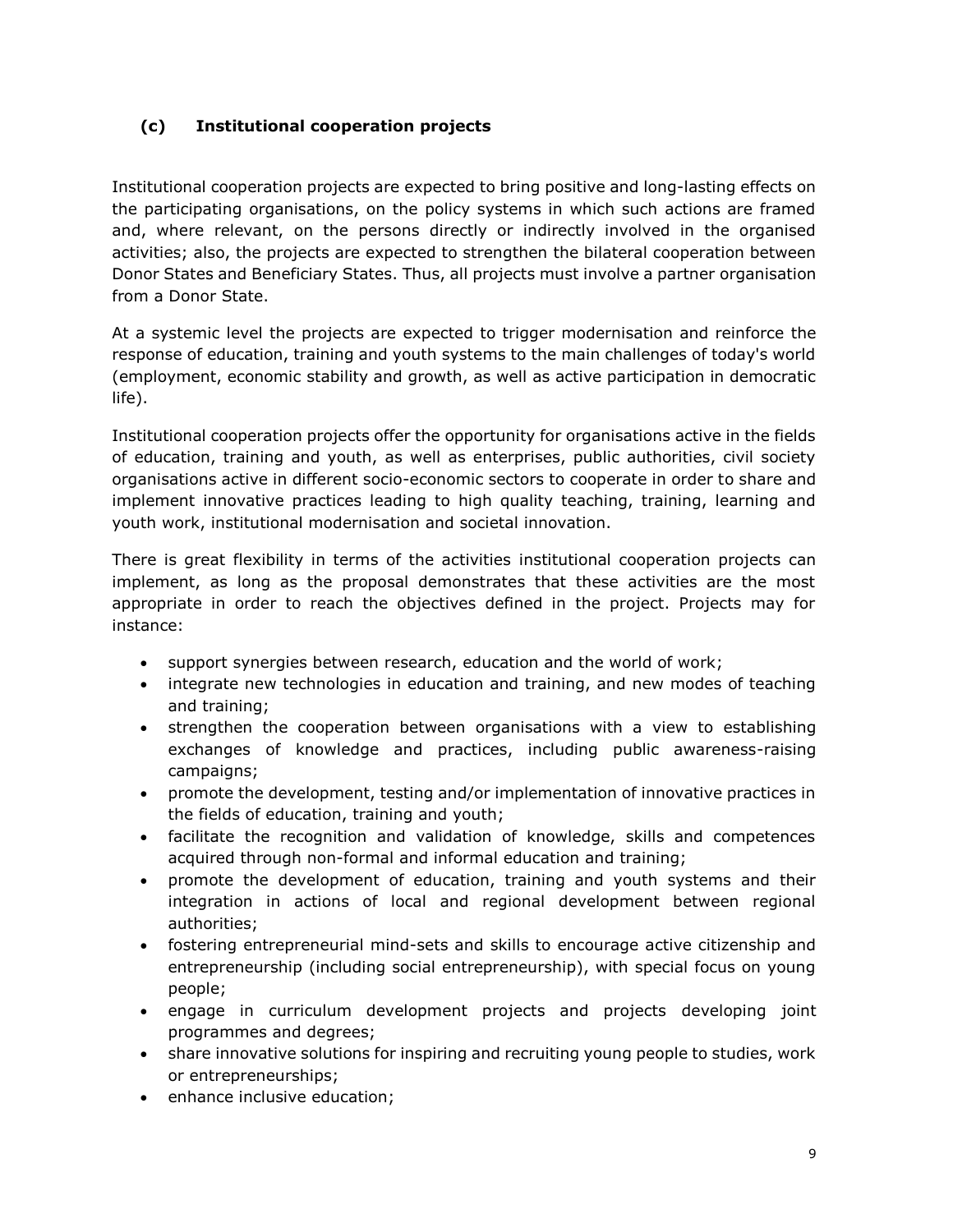- develop and support quality dual learning, apprenticeships and work placement systems;
- promote exchange of knowledge and best practice between stakeholders and professional networks;
- develop strategic partnerships with SMEs;
- set up training courses of teachers and trainers, staff exchanges and jobshadowing.

# <span id="page-9-0"></span>**VII. SELECTION PROCEDURE**

In line with Article 7.4 of the Regulation, the PO shall be responsible for the project evaluation and the award of grants and may in this respect choose a selection procedure. However, in order to ensure smooth cooperation between the states engaged in the educational programmes, a common selection procedure may be implemented to enhance efficiency. A recommended selection procedure is provided in Annex 2.

# <span id="page-9-1"></span>**VIII. CONTRACTING**

Applicants of projects selected for funding will receive from the PO the notification containing the result of the selection and a grant offer. Applicants will be required to answer in a specified period of time.

If the project promoter refuses the grant or does not respond to the grant offer in a timely manner, the PO will not conclude a contract with that promoter and will notify one or more promoters on the reserve list. The project contract and partnership agreement (where relevant) shall be in line with Article 7.6 and Article 7.7 of the Regulation, respectively.

# <span id="page-9-2"></span>**IX. PROJECT LEVEL INFORMATION**

The PO shall be responsible for providing the information requested by the Financial Mechanism Office following project level information and individual mobilities templates. For reporting purposes, in the event of single mobility projects, these must be grouped together for project level information. The detailed list of mobilities will be submitted according to the individual mobilities template.

For further information on reporting requirements of the PO, please refer to the Regulation Article 5.6 and the Results Guideline.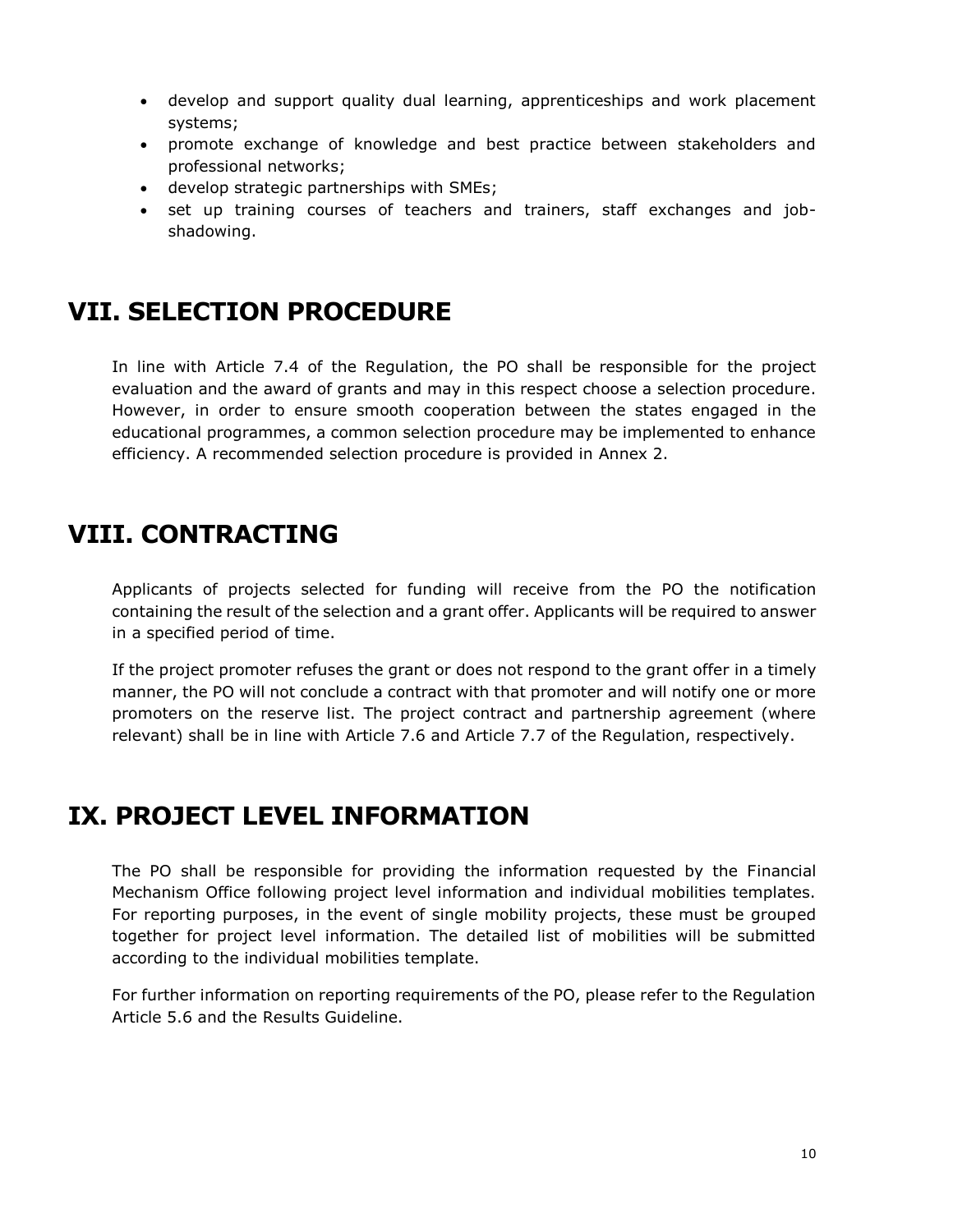# <span id="page-10-0"></span>**X. PAYMENTS FROM THE PO**

The PO shall ensure timely transfer to the project promoter of an advance payment, interim payments (if applicable) and a payment of the final balance and should ensure that the project promoter will transfer the funds to the partners in due time.

The rate of the advance payment and interim payments shall be set in project contract and the partnership agreement.

In Beneficiary States where the POs and project promoters own accounts in euro, the financial flows related to the FMs 2014-2021, i.e. from the Certifying Authority to POs, from POs to project promoters and project partners and vice versa - shall be conducted in euro.

# <span id="page-10-1"></span>**XI. UNIT COSTS**

By way of derogation from paragraph 1 of Article 8.4 of the Regulation, the project grant under programme area 3 may take the form of the standard scales of unit costs contained in Annex 3 to this Guideline.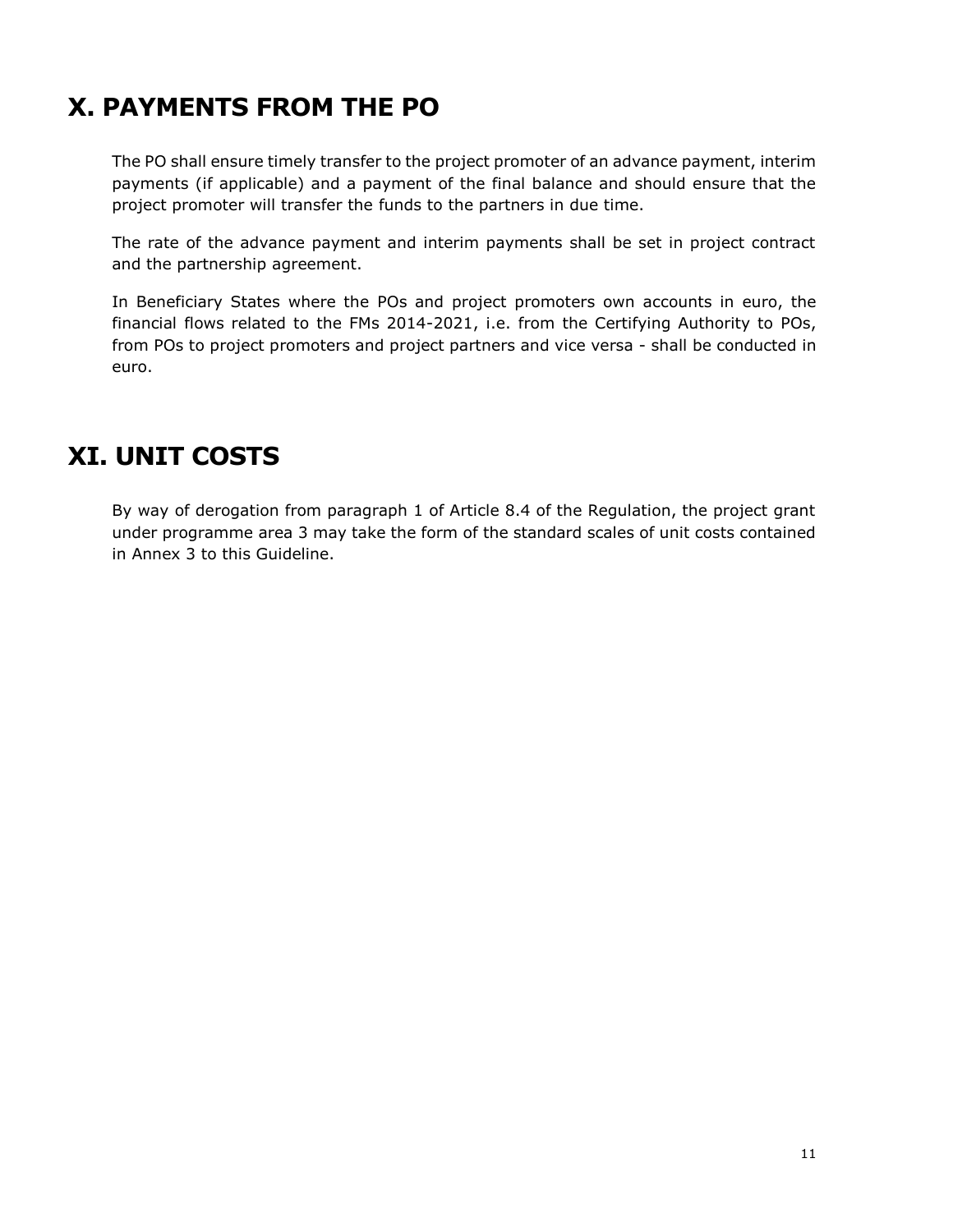#### <span id="page-11-0"></span>**ANNEX 1: Design of the Educational programmes**

The following is a list of examples of indicative outcomes from which POs may choose one or more. Each programme outcome would need to have at least one outcome indicator to be able to measure progress throughout the programme period.

- Increased quality of education/training (at any level);
- Improved links between education, research and innovation, and employers;
- Job seekers have relevant and transferable job skills;
- Young people experienced a smooth transition from education and training to employment;
- Increased/improved potential for youth entrepreneurship;
- Equal opportunities exist for all learners (including disabled people and disadvantaged groups);
- Increased completion of education and training among disadvantaged groups;
- Improved adult participation in education and training as part of lifelong learning;
- Improved use of technology in education and training;
- Improved skills of education and training professionals.

In addition, POs will need to define those outputs which the programme will deliver, in order to achieve its desired outcomes. Outputs are the products, capital goods and services delivered by the programme. Each output will need an output indicator. Some examples of programme outputs are given below. This is an indicative list and may not cover all the activities carried out by supported institutions.

- Mobility projects for learners and staff in the fields of HE School Education (SE), Adult Education (AE), VET and Youth;
- Preparatory visits that enable organisations from Beneficiary States and Donor States to establish contacts, and to initiate further cooperation;
- Training courses for teachers and trainers;
- Staff exchanges;
- Job-shadowing;
- Provision of youth entrepreneurship courses and training;
- Cooperation projects between regional authorities and supported institutions;
- Curriculum development projects and projects developing joint programmes and degrees;
- Exchange of knowledge and best practice between stakeholders and professional networks;
- Strategic partnerships with SMEs.

POs must also use the relevant core indicators, where they apply, including the bilateral core indicators. Core indicators measure aggregated results for specific areas of high political interest for the Donor States.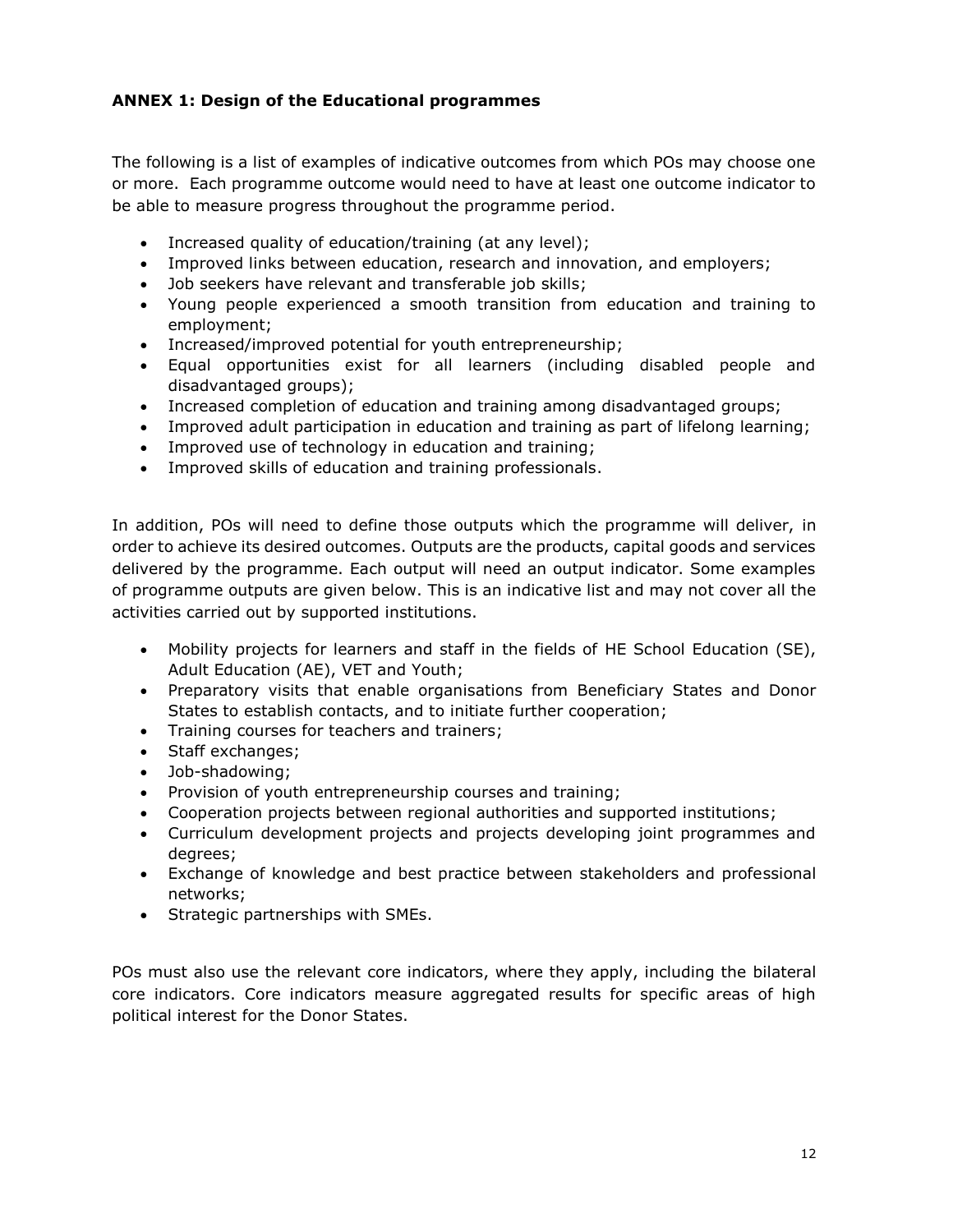### <span id="page-12-0"></span>**(a) Example of programme design**

The figure below provides an illustrative example of programme design, including specific programme outcomes and their associated outputs:



*Figure 1: A schematic representation of the programme model for an Educational programme* 

For further guidance on programme design, formulation of outcomes, outputs and selection of indicators, as well as a checklist for results frameworks, please see the Results guideline.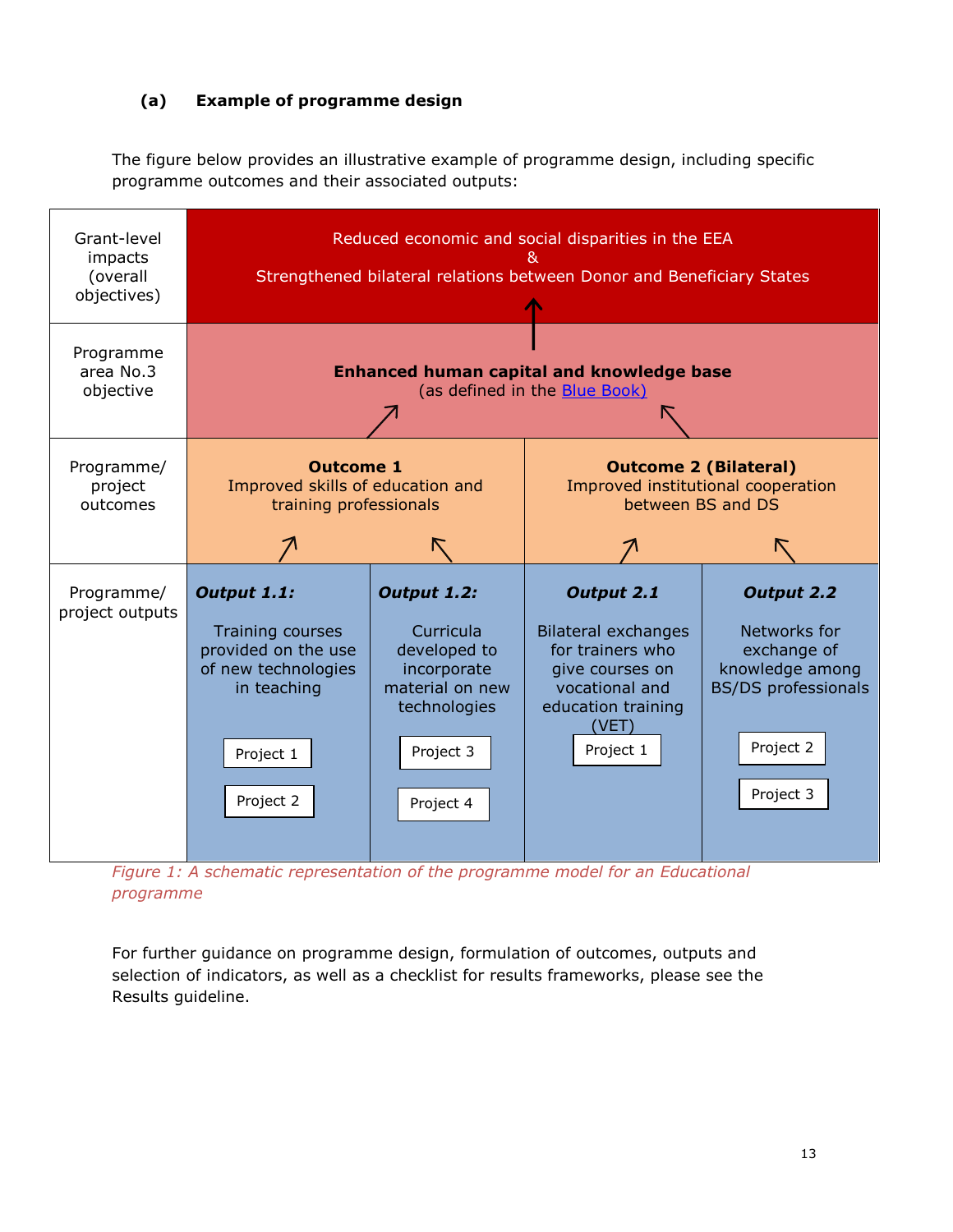#### <span id="page-13-0"></span>**ANNEX 2: Selection procedure**

The programme agreement sets out the selection procedure. The following selection procedure is not mandatory but serves as an example.

#### <span id="page-13-1"></span>**(a) Call for proposals**

Applications for financial support under the educational programmes are made in the form of proposals submitted to the PO. Requirements for calls for proposals are contained in Article 7.3 of the Regulation.

Detailed provisions on eligible project promoters and project partners are contained in Article 7.2 of the Regulation. Any limitations to the eligibility of applicants should be clearly set out in the programme agreement.

#### <span id="page-13-2"></span>**(b) Evaluation and selection of projects**

With reference to paragraph 7 of Article 7.4 of the Regulation, the selection procedure described below may be used as and where required by the programme agreement.

Proposals shall be selected and grants awarded on the basis of awarding criteria that will be described in the respective call.

All proposals submitted to a call shall be treated equally and evaluated impartially, irrespective of their origin.

All proposals and related documents and/or data, know-how etc. communicated to the PO within the call for proposals shall be treated in confidence.

#### <span id="page-13-3"></span>**(c) Eligibility check**

The PO shall review the applications for compliance with eligibility criteria of the programme and of the ones mentioned in the respective call (eligibility check).

The aim is to verify whether all applications comply with the exclusion criteria and the eligibility criteria pre-announced in the relevant call for proposals, the application form and Guidelines for Applicants applicable to the selection round concerned.

Each proposal must fulfil all the eligibility criteria if it is to be retained for further assessment.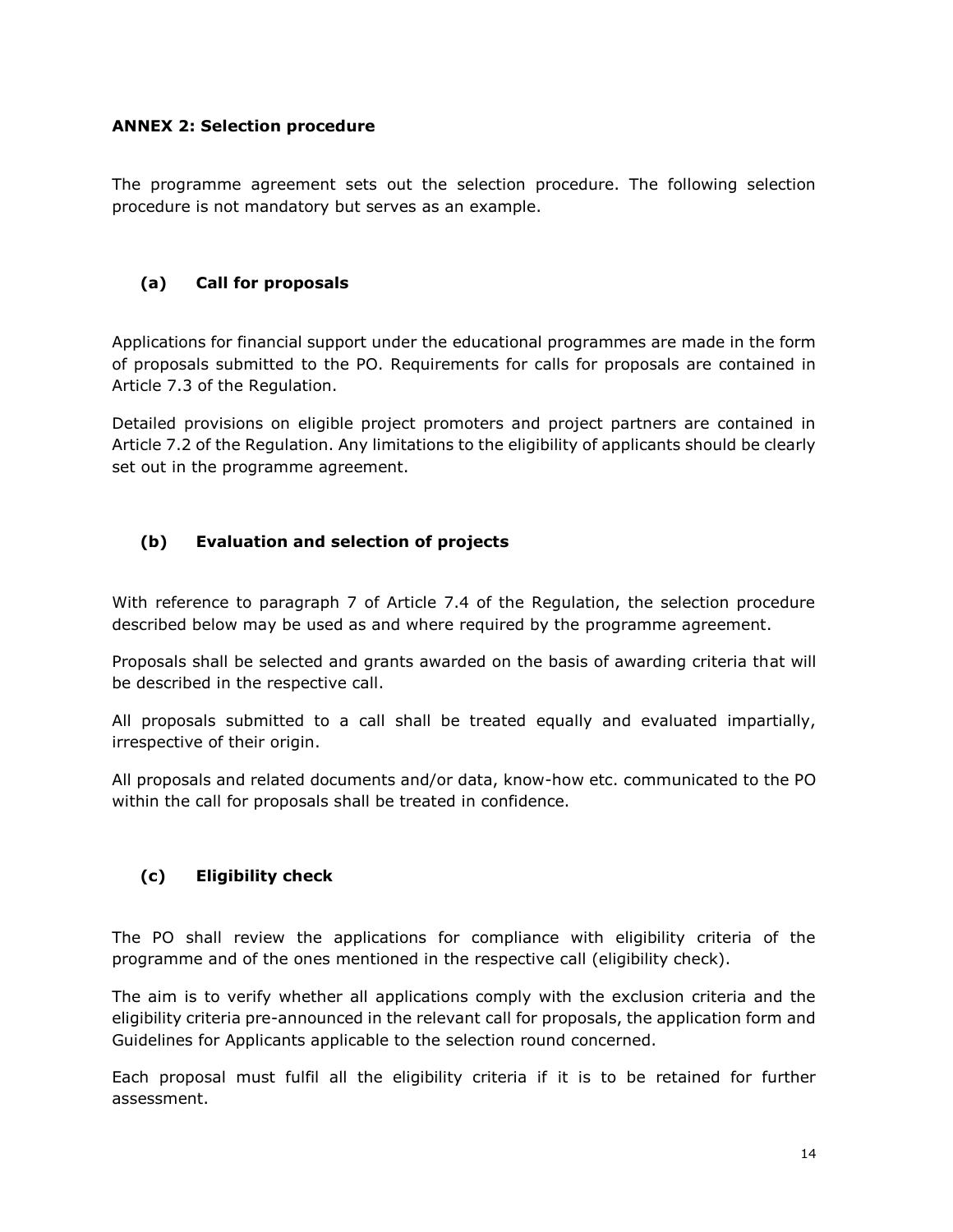At least the following eligibility criteria apply to all proposals submitted under a call:

- 1. receipt of proposal by the PO before the deadline date and time established in the call;
- 2. minimum conditions (such as eligibility to apply for funding, number of participating institutions), as referred to in the call for proposals;
- 3. appropriate application forms relevant to the call for proposals, signed by authorized person with all required obligatory annexes;
- 4. completeness of the proposal, i.e. the presence of all requested administrative forms and the proposal description.

If one or more of the eligibility criteria have not been fulfilled, the proposal is declared ineligible by the PO and is withdrawn from further evaluation.

The eligibility check will result in a list of grant applications that will be further subject to a quality assessment and a list of grant applications rejected due to formal reasons.

Applicants whose applications are rejected at this stage shall be informed and given a reasonable time to appeal that decision.

The eligibility check of any type of grant application may be undertaken by the PO's staff members. PO staff shall be required to sign a declaration that no conflict of interest exists at the time of eligibility check and that they will inform the PO at once should such a conflict arise. In such cases, the PO shall take all necessary actions to remove the conflict of interest.

### <span id="page-14-0"></span>**(d) Quality check**

It is recommended that submitted proposals be assessed for their coherence with and likely contribution to the stated outputs and outcomes of the call to which they are applying.

Quality check shall be done by two experts in the form of organized peer review system, meaning that each application will be assessed by two experts independent of and external to the PO.

The experts shall separately score the project according to the selection criteria published with the call for proposals. For the purpose of ranking the projects, the average of the scores awarded by the experts shall be used.

If the difference between the scores given by the two experts is more than 30% of the higher score, a third expert may be commissioned by the PO to score the project independently. In such cases the average score of the two closest scores shall be used for the ranking of the projects.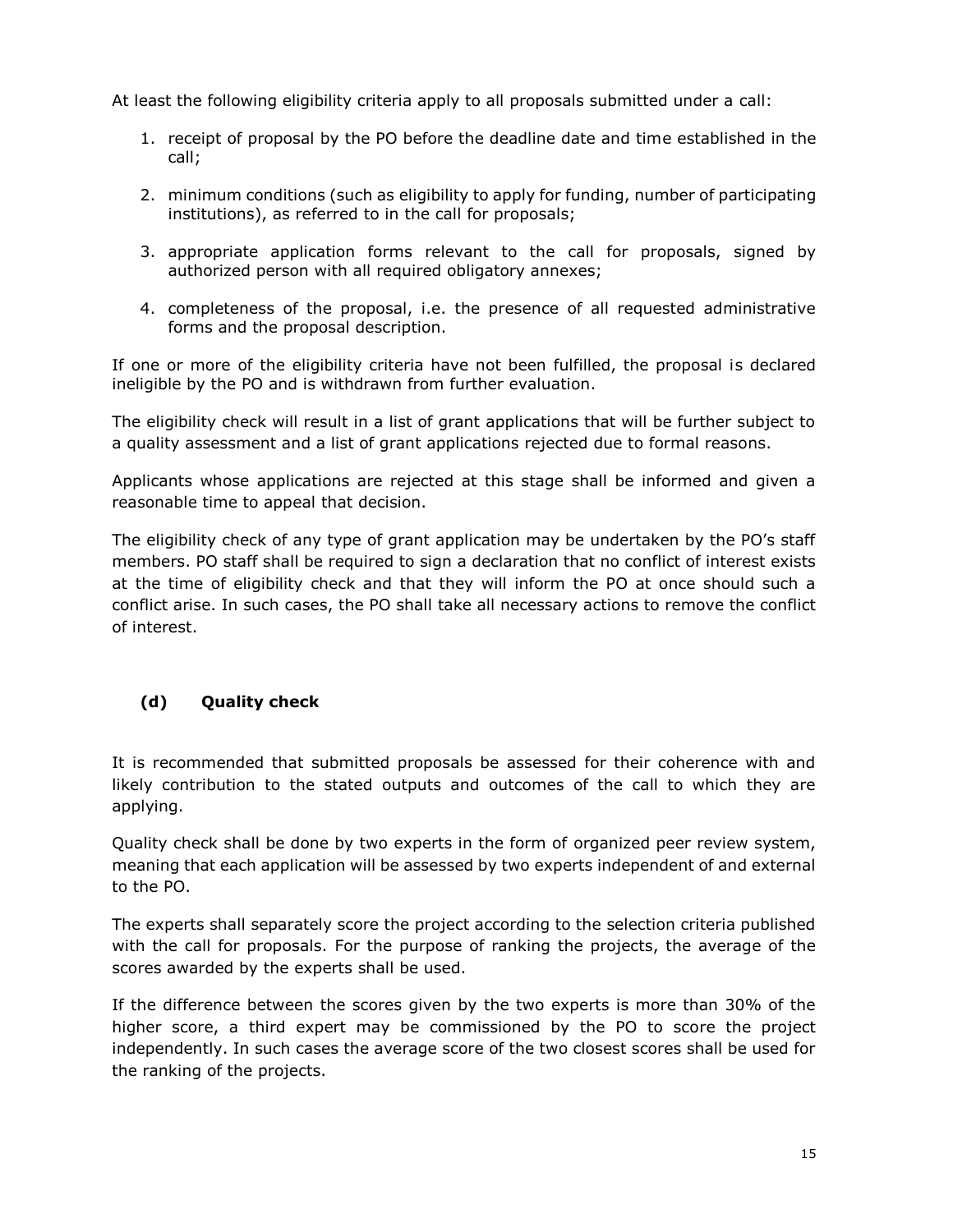Their consolidated assessment is considered the final assessment of a given project proposal, and forms the basis for establishing the ranking lists of eligible grants applications.

There is no appeal against the results of the quality check.

### <span id="page-15-0"></span>**(e) External experts**

The PO shall establish a pool of experts to be assigned to different topics/areas of knowledge and/or project type, to the purpose of assessing the applications and/or final reports of the projects from qualitative point of view.

At least the following requirements in appointing the experts shall apply:

- $\bullet$  the expert is independent from the PO (i.e. the expert is not employed by the PO);
- the expert has working knowledge of English;
- the expert has experience with project management and international cooperation;
- the expert has proven professional skills and knowledge in the relevant field.

When appointing experts, the PO shall take all necessary steps to ensure that the experts are not faced with a conflict of interest in relation to the proposal(s) that will be submitted to their opinion.

Experts shall be required to sign a declaration that no such conflict of interest exists at the time of their appointment for a specific call and that they will inform the PO at once should such a conflict arise in the course of their duties. In such cases, the PO should take all necessary actions to remove the conflict of interest. In addition, all experts shall be required to confirm that– at the moment of assessment – they have no conflict of interest for each proposal that they are asked to examine.

The PO is responsible for the briefing of experts before the assessment sessions. The briefing of experts covers the assessment process and procedures, as well as assessment/quality criteria to be applied (with weighting and thresholds – if applicable), and the content and expected impact of projects under consideration. The PO shall develop a Guide for Experts Evaluators, which shall meet the requirements for the main call text and the Guidelines for Applicants, as necessary.

### <span id="page-15-1"></span>**(f) PO ranking list**

The PO shall prepare a ranking list of projects proposed for funding based on the scoring in the consolidated assessment forms. Should any thresholds/weightings be a part of expert assessment, such information shall also be mentioned in the ranking list.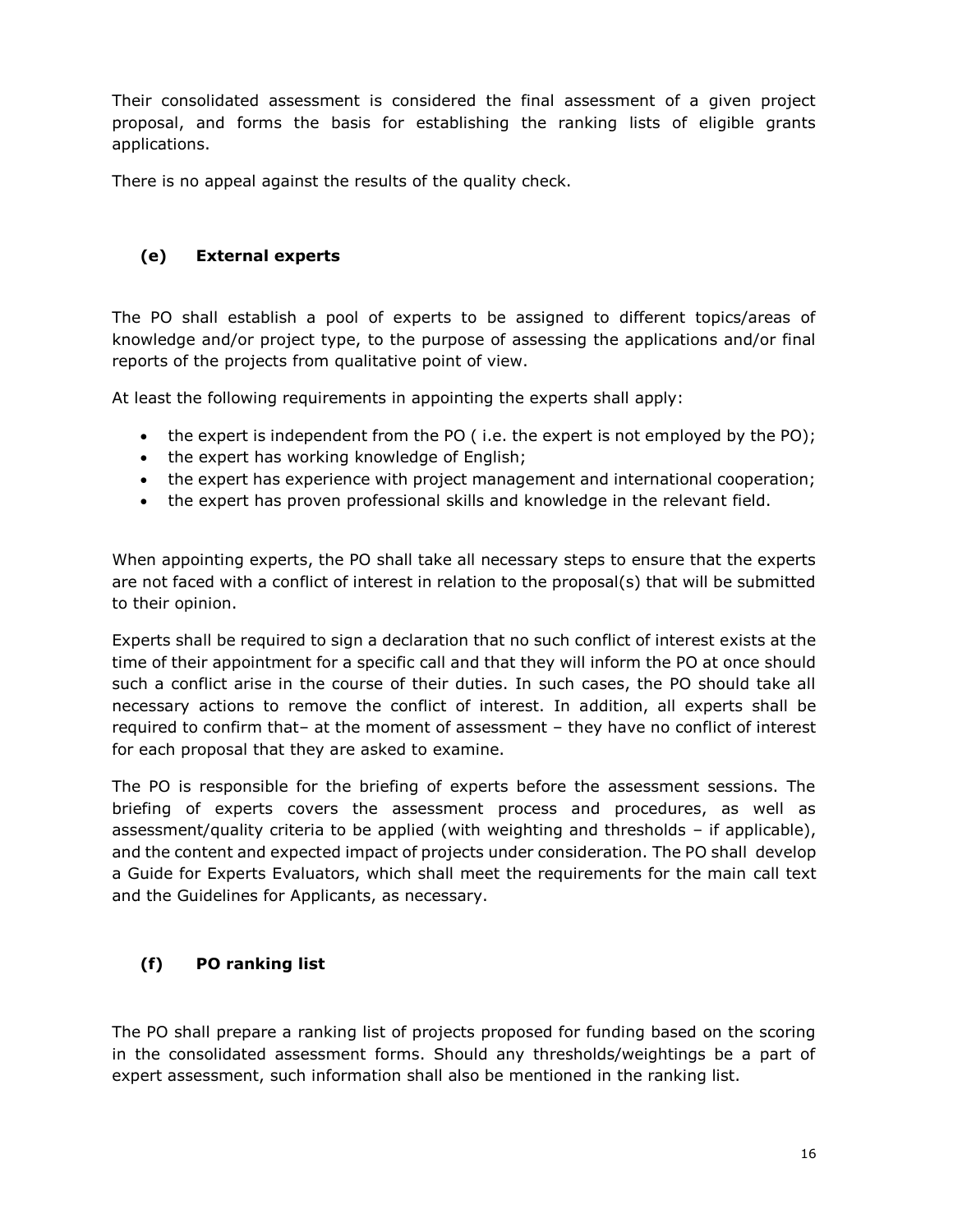In preparing the ranking list, the PO may recommend to reduce the project budget applied for, with an explanatory note for the Selection Committee for the grounds of such decision.

### <span id="page-16-0"></span>**(g) Selection Committee**

The PO shall establish a Selection Committee consisting of persons with sufficient expertise in the field of education. The Selection Committee shall consist of at least three persons possessing the relevant expertise. At least one of them shall be external to the Programme Operator.

A representative of the PO will chair the Committee, but will not be authorized to vote. Representatives of the DPP(s) shall be invited to participate in the meetings in an advisory capacity. Representatives of the Donor States and the National Focal Point shall be invited to participate as observers.

The PO will provide interpretation assistance for Selection Committee meetings when necessary. The Selection Committee will keep minutes of its meetings. In exceptional cases, should a meeting of the Selection Committee after completion of the selection process not be possible, written consultation by e-mail with Selection Committee members will be applied.

Based on the expert scoring and comments included in the consolidated assessment, the PO gives the Selection Committee a ranking list of the grant applications, differentiating between applications proposed for approval, rejection and reserve list. The ranking list will include the grant amounts foreseen for those applications proposed for approval or reserve list. The Selection Committee may modify the ranking of the projects in justified cases. The justification for the modifications shall be detailed in the minutes of the meeting of the Selection Committee. If modification results in the rejection of a project, the affected applicant shall be informed in writing about the justification for the modification.

The Selection Committee will submit the list of recommended projects to the PO.

### <span id="page-16-1"></span>**(h) Grant award decision**

The PO shall verify that the selection process has been conducted in accordance with the Regulation and the present Guideline and that the recommendations from the Selection Committee comply with the rules and objectives of the programme.

Following such verification the legal representative of the PO will, based on the decision of the Selection Committee, make a decision on the projects approved for funding.

If the PO modifies the decision of the Selection Committee, such modification shall be justified in detail and the justification shall be kept in the file of the respective selection round; subsequently, the PO will inform the applicants affected and provide them with an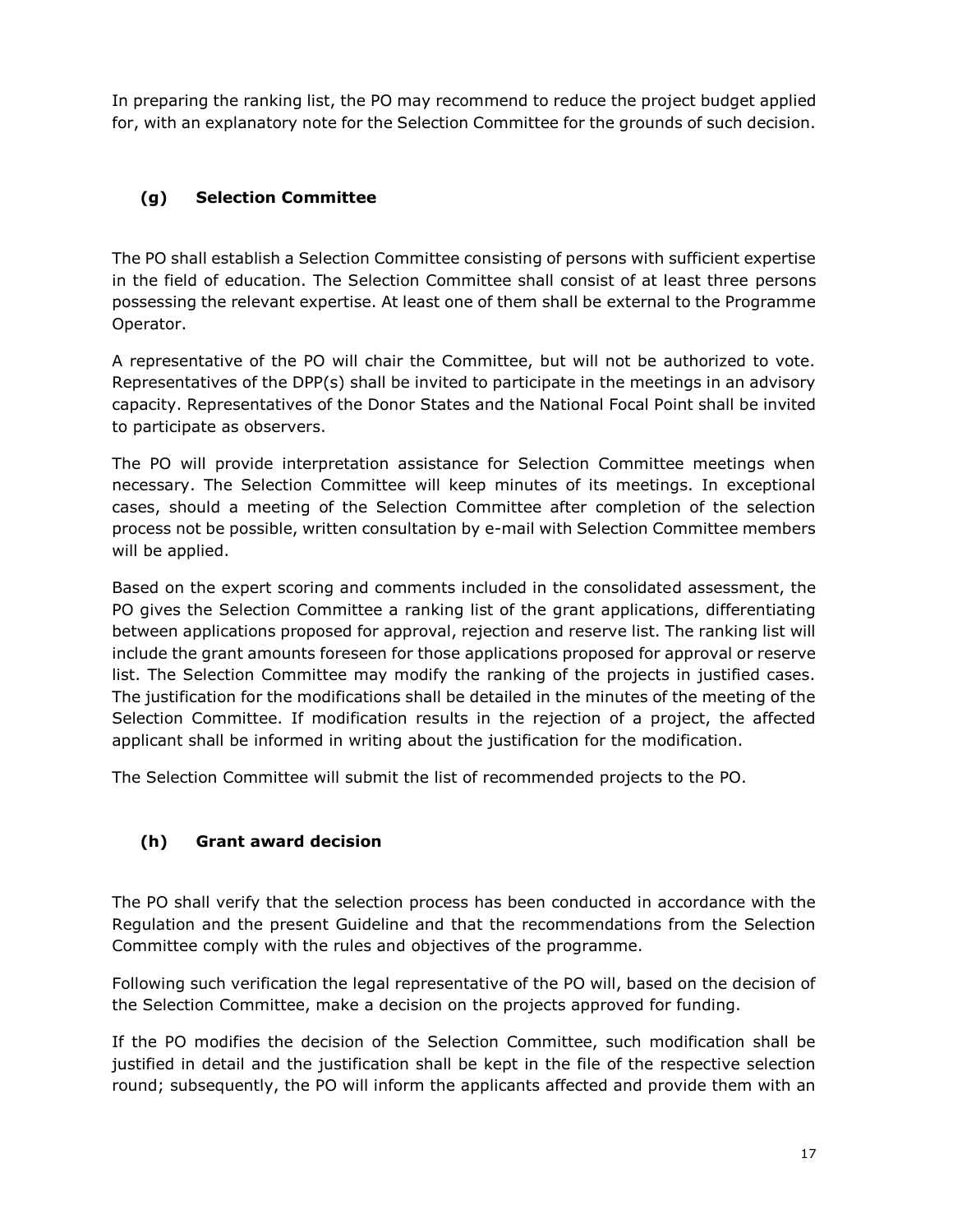appropriate justification. The Selection Committee shall also be informed as soon as possible.

After the selection procedure is complete, the final decision on awarding the grants shall be made public on the website of the PO.

### <span id="page-17-0"></span>**(i) Notification of grant award results to the applicants**

The PO shall inform all applicants about the final outcome of the selection process. This notification shall be done in writing in the form of a letter or by e-mail and in the case of unsuccessful applicants, shall contain a brief description of the reasons for the proposal's rejection.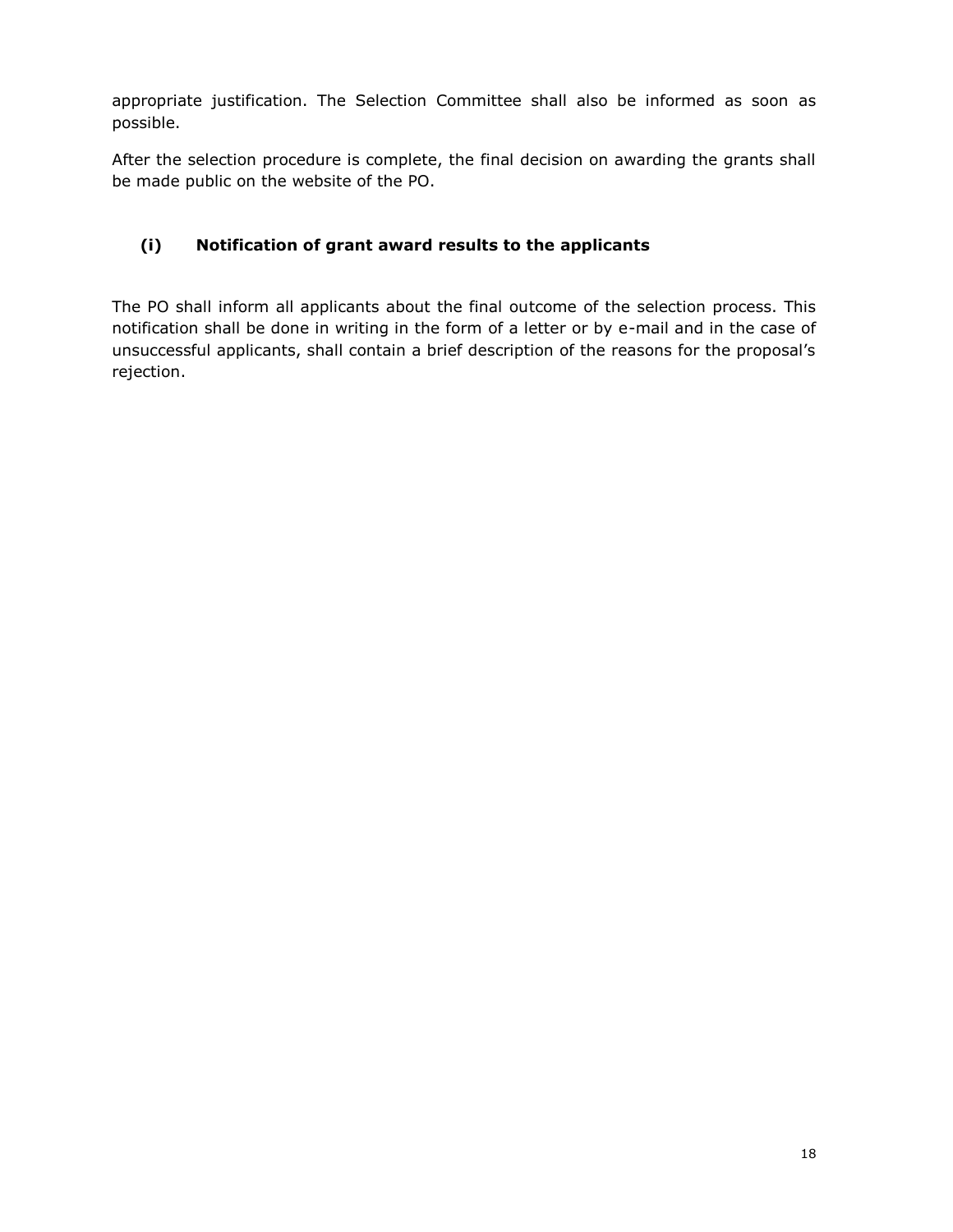### <span id="page-18-0"></span>**ANNEX 3: Unit costs applicable to activities in the Educational programmes**

### <span id="page-18-1"></span>**(a) Unit costs applicable to all activities in the Educational programmes**

| Eligible costs              |                                                                                                                                    | Financing<br>mechanism                           | Amount                                                                                                                                                                                                                                                                                                                                                                                              | Rule of<br>allocation                                                                                                                                     |
|-----------------------------|------------------------------------------------------------------------------------------------------------------------------------|--------------------------------------------------|-----------------------------------------------------------------------------------------------------------------------------------------------------------------------------------------------------------------------------------------------------------------------------------------------------------------------------------------------------------------------------------------------------|-----------------------------------------------------------------------------------------------------------------------------------------------------------|
| <b>Travel</b>               | Contribution<br>to travel<br>costs of<br>participants,<br>from their<br>place of<br>location to<br>activity<br>venue and<br>return | Scale of unit<br>costs                           | Distances between 10 - 99<br>KM: 20 EUR per participant<br>Distances between 100 - 499<br>KM:<br>180 EUR per participant<br>Distances between 500 - 1999<br>KM:<br>275 EUR per participant<br>Distances between 2000 -<br>2999 KM:<br>360 EUR per participant<br>Distances between 3000 -<br>3999 KM:<br>530 EUR per participant<br>Distances between 4000 -<br>7999 KM:<br>820 EUR per participant | Automatic<br>(mobilities)<br>Conditional<br>$(ICP)$ :<br>applicants to<br>justify<br>financial<br>need related<br>to project<br>objectives<br>and results |
| Special<br>needs<br>support | Additional<br>costs<br>related to<br>participants<br>with special<br>needs                                                         | Reimbursement<br>of portion of<br>eligible costs | Up to 100% of eligible costs                                                                                                                                                                                                                                                                                                                                                                        | Conditional:<br>financial<br>support for<br>special<br>needs must<br>be<br>motivated in<br>application                                                    |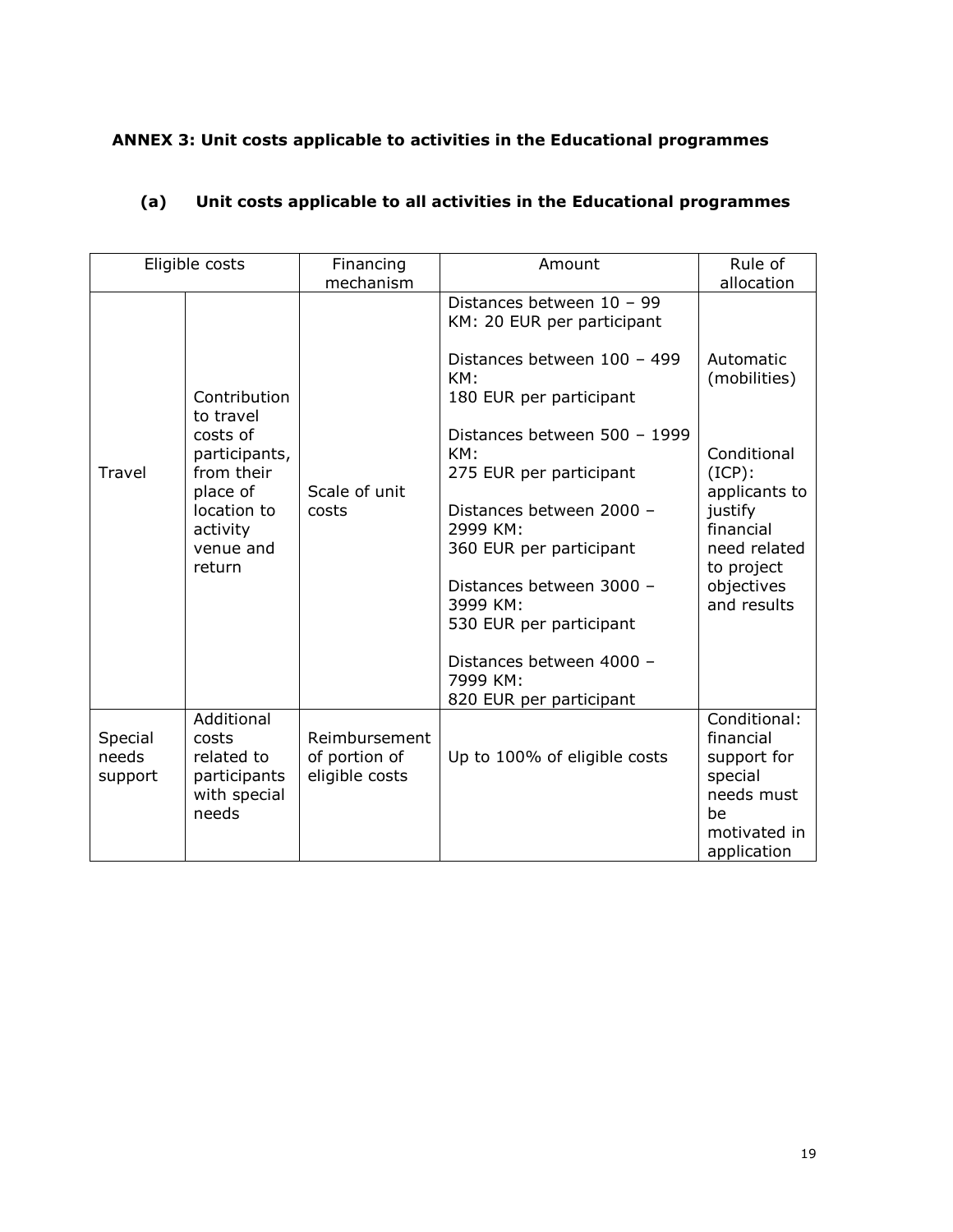### <span id="page-19-0"></span>**(b) Unit costs applicable to all mobility activities**

|                       | Eligible costs                                                                                                                                                              | Financing<br>mechanism                               | Amount                                                         | Rule of allocation                                                                                                                            |
|-----------------------|-----------------------------------------------------------------------------------------------------------------------------------------------------------------------------|------------------------------------------------------|----------------------------------------------------------------|-----------------------------------------------------------------------------------------------------------------------------------------------|
| Linguistic<br>support | Costs linked to<br>participant support<br>prior to departure or<br>during mobility, in<br>order to improve the<br>language they will<br>use to study or<br>receive training | Scale of unit<br>costs                               | 150 EUR per<br>participant<br>needing<br>linguistic<br>support | Conditional:<br>applicants must<br>request support<br>in instruction<br>language of<br>activity, on the<br>basis of<br>participants'<br>needs |
| Exceptional<br>costs  | Costs to support<br>participants with<br>fewer opportunities                                                                                                                | Reimburseme<br>nt of portion<br>of eligible<br>costs | 100% of<br>eligible costs                                      | Conditional:<br>request for<br>financial support<br>must be<br>motivated in<br>application                                                    |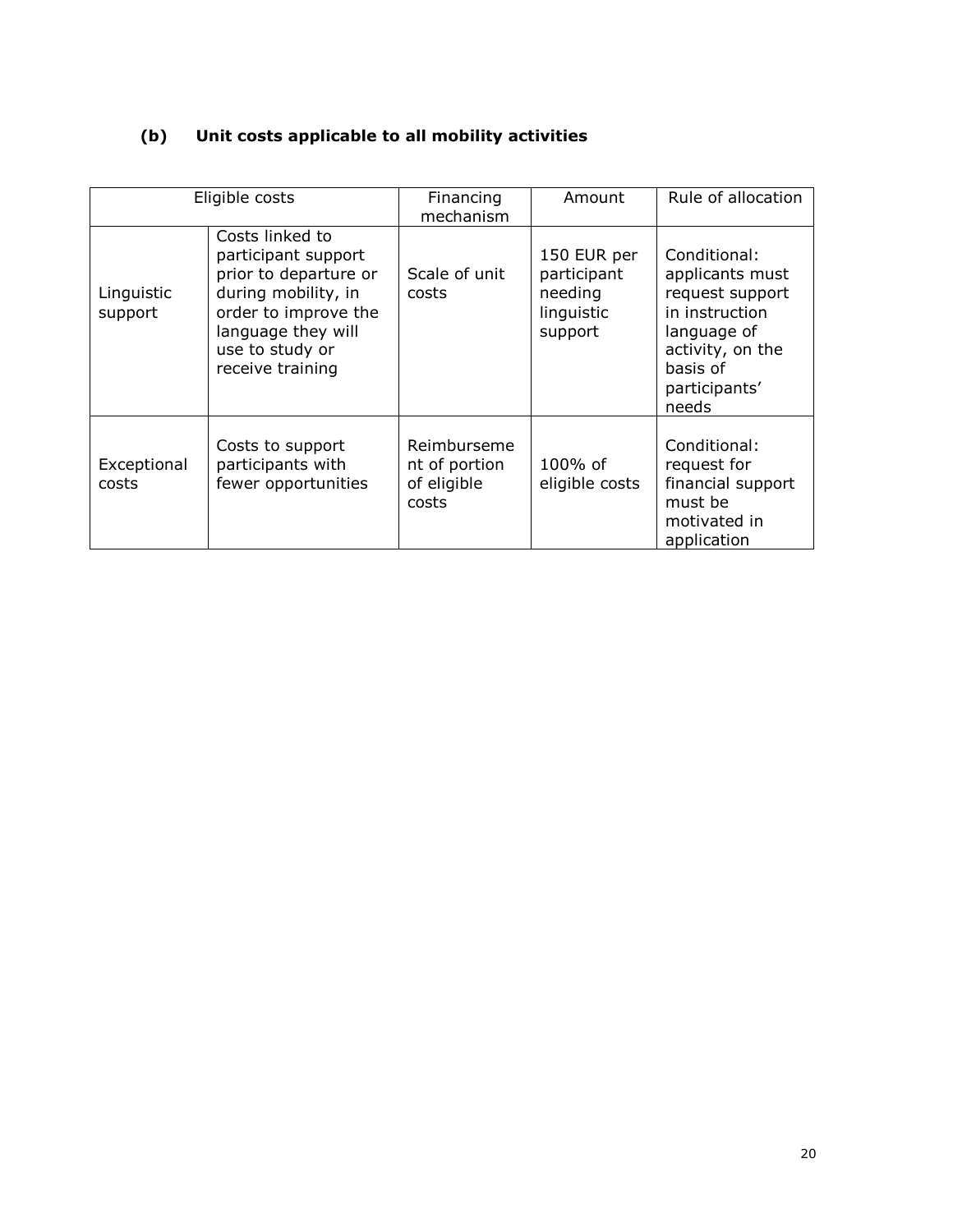| Eligible costs                                          |                                                                                                    | Financing<br>mechanism | Amount                                                                                                                                                                                                                                             | Rule of<br>allocation |
|---------------------------------------------------------|----------------------------------------------------------------------------------------------------|------------------------|----------------------------------------------------------------------------------------------------------------------------------------------------------------------------------------------------------------------------------------------------|-----------------------|
| Individual<br>support<br>for learners                   | Costs directly<br>linked to                                                                        |                        | 1200 EUR/month for BS<br>students engaged in<br>study/placement mobility in DS<br>Or<br>1000 EUR/month for DS<br>students engaged in                                                                                                               |                       |
| Individual<br>support<br>for staff and<br>professionals | subsistence of<br>participants,<br>including<br>accompanying<br>persons, $3$<br>during<br>mobility | Lump sum               | study/placement in BS<br>Grant for BS staff undertaking a<br>mobility to a DS :<br>- 250 € /day<br>$-1250 \in$ /week<br>- 2200 € for 2 weeks<br>- 3000 € for 3 weeks<br>- 4000 € for 4 weeks<br>Grant for DS staff undertaking a<br>mobility to BS | Automatic             |
|                                                         |                                                                                                    |                        | - 150 € /day<br>- 750 € /week<br>- 1250 € for 2 weeks<br>- 2000 € for 3 weeks<br>- 3000 € for 4 weeks<br>Subsistence for another 2 travel<br>days (one before and one after<br>the activity period) could be<br>allocated (if needed).             |                       |

### <span id="page-20-0"></span>**(c) Unit costs applicable to individual support for Higher Education mobility activities**

 $\overline{a}$ 

<sup>3</sup> AS A GENERAL DEFINITION APPLYING TO ALL FIELDS OF EDUCATION TRAINING AND YOUTH, AN ACCOMPANYING PERSON IS THE ONE WHO ACCOMPANIES PARTICIPANTS –WHETHER LEARNERS OR STAFF/YOUTH WORKERS -WITH SPECIAL NEEDS (I.E. WITH DISABILITIES) IN A MOBILITY ACTIVITY, IN ORDER TO ENSURE PROTECTION, PROVIDE SUPPORT AND EXTRA ASSISTANCE.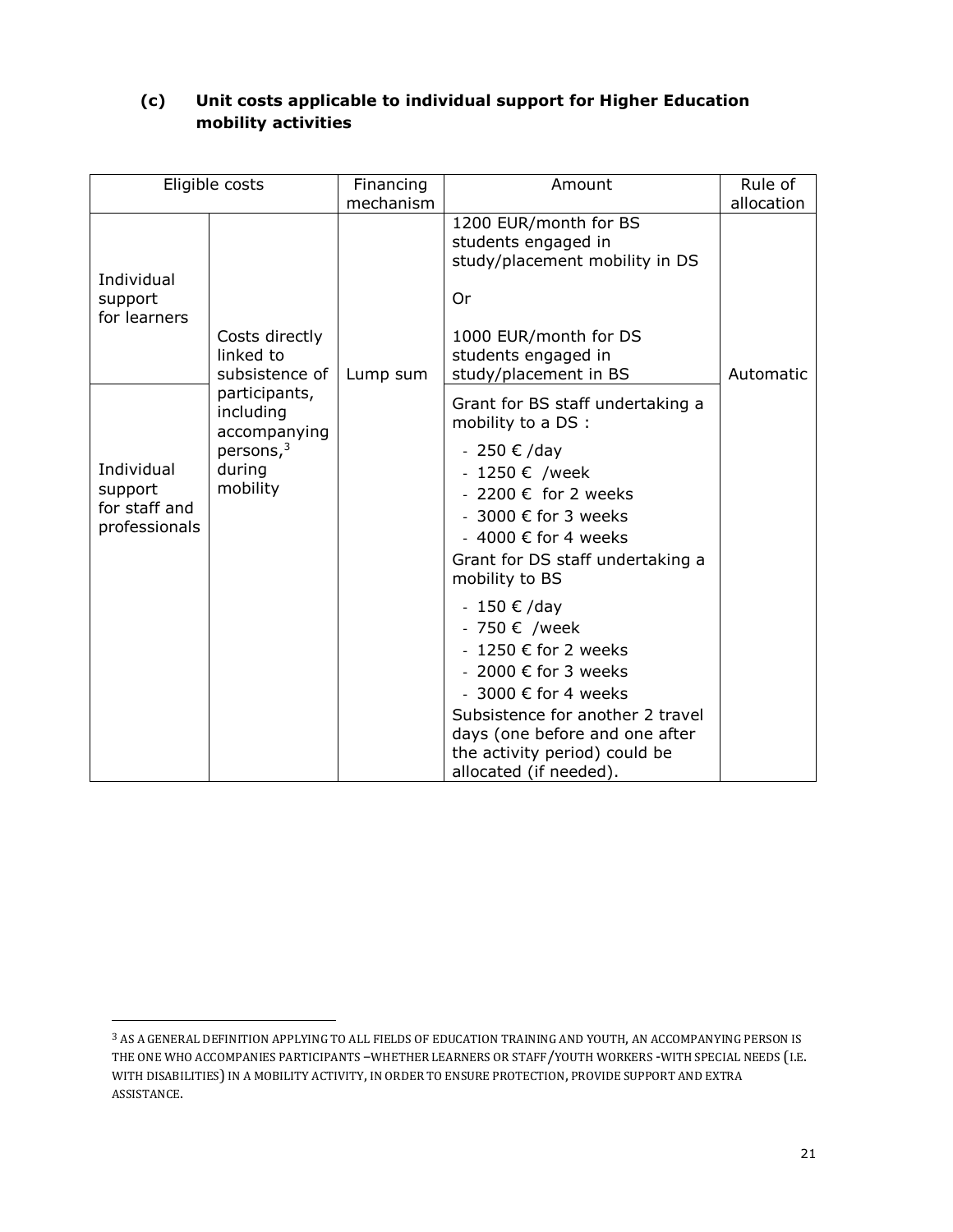### <span id="page-21-0"></span>**(d) Unit costs applicable to individual support for mobility activities other than Higher Education**

| Eligible costs                                          |                                                                                                                      | Financial<br>mechanism | Amount                                                                                                                                                                                                                                                                                           | Rule of<br>allocation |
|---------------------------------------------------------|----------------------------------------------------------------------------------------------------------------------|------------------------|--------------------------------------------------------------------------------------------------------------------------------------------------------------------------------------------------------------------------------------------------------------------------------------------------|-----------------------|
| Individual<br>support for<br>learners                   | Costs directly<br>linked to<br>subsistence of<br>participants,<br>including<br>accompanying<br>persons, <sup>4</sup> | Scale of<br>unit costs | up to the $14th$ day of activity:<br>A2.1 per day per participant<br>between the $15th$ and 60 <sup>th</sup><br>day of activity: 70% of $ A2.1 $<br>per day per participant<br>+<br>between the $61th$ day of<br>activity and up to 12 months:<br>the 50% of $ A2.1 $ per day per<br>participant | Automatic             |
| Individual<br>support for<br>staff and<br>professionals | during<br>mobility                                                                                                   |                        | up to the $14th$ day of activity:<br>A2.2 per day per participant<br>between the 15 <sup>th</sup> and 60 <sup>th</sup><br>day of activity: 70% of $ A2.2 $<br>per day per participant                                                                                                            |                       |

|                 | Learners mobility | Staff mobility    |  |
|-----------------|-------------------|-------------------|--|
|                 | Min-Max (per day) | Min-Max (per day) |  |
|                 | A2.1              | A2.2              |  |
| <b>Bulgaria</b> | 120               | 150               |  |
| Croatia         | 120               | 150               |  |
| Cyprus          | 120               | 150               |  |
| Czech Republic  | 120               | 150               |  |
| Estonia         | 120               | 150               |  |
| Greece          | 120               | 150               |  |
| Hungary         | 120               | 150               |  |
| Iceland         | 150               | 200               |  |
| Latvia          | 120               | 150               |  |
| Liechtenstein   | 150               | 200               |  |

<sup>4</sup> AS A GENERAL DEFINITION APPLYING TO ALL FIELDS OF EDUCATION TRAINING AND YOUTH, AN ACCOMPANYING PERSON IS THE ONE WHO ACCOMPANIES PARTICIPANTS –WHETHER LEARNERS OR STAFF/YOUTH WORKERS -WITH SPECIAL NEEDS (I.E. WITH DISABILITIES) IN A MOBILITY ACTIVITY, IN ORDER TO ENSURE PROTECTION, PROVIDE SUPPORT AND EXTRA ASSISTANCE.

 $\overline{a}$